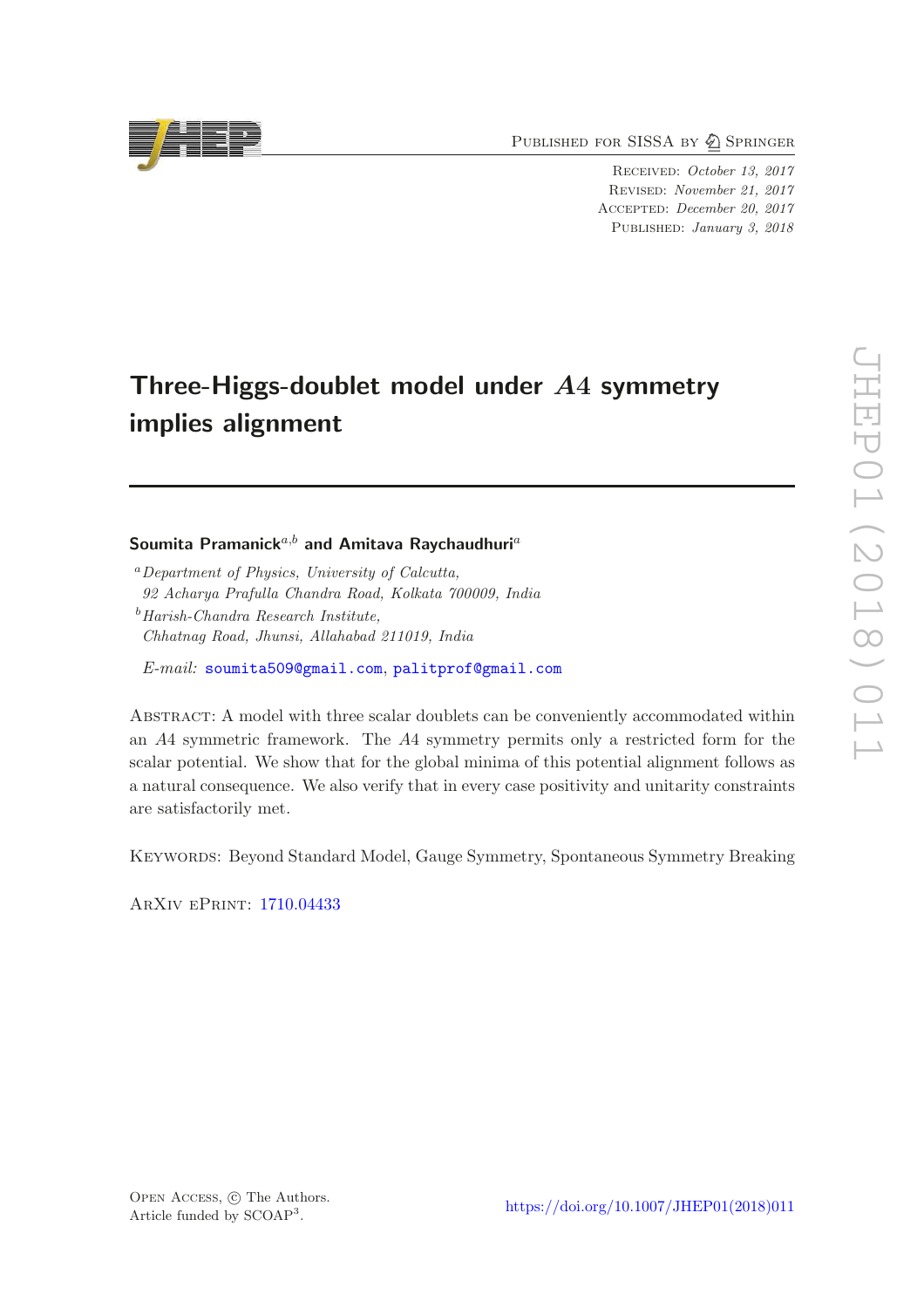### Contents

| $\mathbf{1}$     | Introduction                                                                     | $\mathbf{1}$            |  |  |  |
|------------------|----------------------------------------------------------------------------------|-------------------------|--|--|--|
|                  | 2 The A4 group                                                                   | 3                       |  |  |  |
| 3                | The A4-symmetric scalar sector                                                   | $\overline{\mathbf{4}}$ |  |  |  |
|                  | The scalar potential<br>3.1                                                      | $\overline{5}$          |  |  |  |
| $\overline{4}$   | The four alternative global minima                                               | $\overline{\mathbf{5}}$ |  |  |  |
|                  | 4.1 Case 1: $\langle \phi_i^0 \rangle = \frac{v}{\sqrt{2}}(1,0,0)$               | $\overline{6}$          |  |  |  |
|                  | 4.2 Case 2: $\langle \phi_i^0 \rangle = \frac{v}{2}(1,1,0)$                      | $\overline{7}$          |  |  |  |
|                  | 4.3 Case 3: $\langle \phi_i^0 \rangle = \frac{v}{\sqrt{6}}(1,1,1)$               | 9                       |  |  |  |
|                  | 4.4 Case 4: $\langle \phi_i^0 \rangle = \frac{v}{\sqrt{6}}(1, \omega, \omega^2)$ | 10                      |  |  |  |
| $5^{\circ}$      | Positivity, Unitarity                                                            | 12                      |  |  |  |
|                  | Positivity limits<br>5.1                                                         | 12                      |  |  |  |
|                  | 5.2<br>s-wave unitarity                                                          | 13                      |  |  |  |
|                  | 5.3<br>Scalar mass-squareds                                                      | 15                      |  |  |  |
| Conclusions<br>6 |                                                                                  |                         |  |  |  |
|                  | 16<br>A Case 2 generalisation                                                    |                         |  |  |  |

### <span id="page-1-0"></span>1 Introduction

The discovery at the LHC in 2012 of a spin-0 particle of mass around  $125 \,\text{GeV}$  [\[1](#page-18-0), [2\]](#page-18-1) with properties closely matching that of the Standard Model (SM) Higgs boson is a major vindication of our understanding of the elementary particle properties. This colour neutral particle arises from a multiplet which transforms under the  $SU(2)_L$  symmetry as a doublet. This is precisely what is required to generate masses for quarks and leptons and the gauge bosons while keeping  $M_W/M_Z = \cos \theta_W$  in agreement with observations.

In spite of this success, the scalar sector of the Standard Model still retains several directions which merit investigation. A much discussed issue is that of naturalness, namely, there is no obvious reason for the protection of a light Higgs scalar mass. Different directions of addressing this impasse such as supersymmetry, compositeness, extra dimensions, clockwork, etc. have been under examination and experimental tests for these alternatives are being pursued with vigour.<sup>[1](#page-1-1)</sup>

<span id="page-1-1"></span><sup>1</sup>There are other shortcomings of the Standard Model such as massless neutrinos and the lack of a dark matter candidate. Our focus in this work will be restricted to the scalar sector.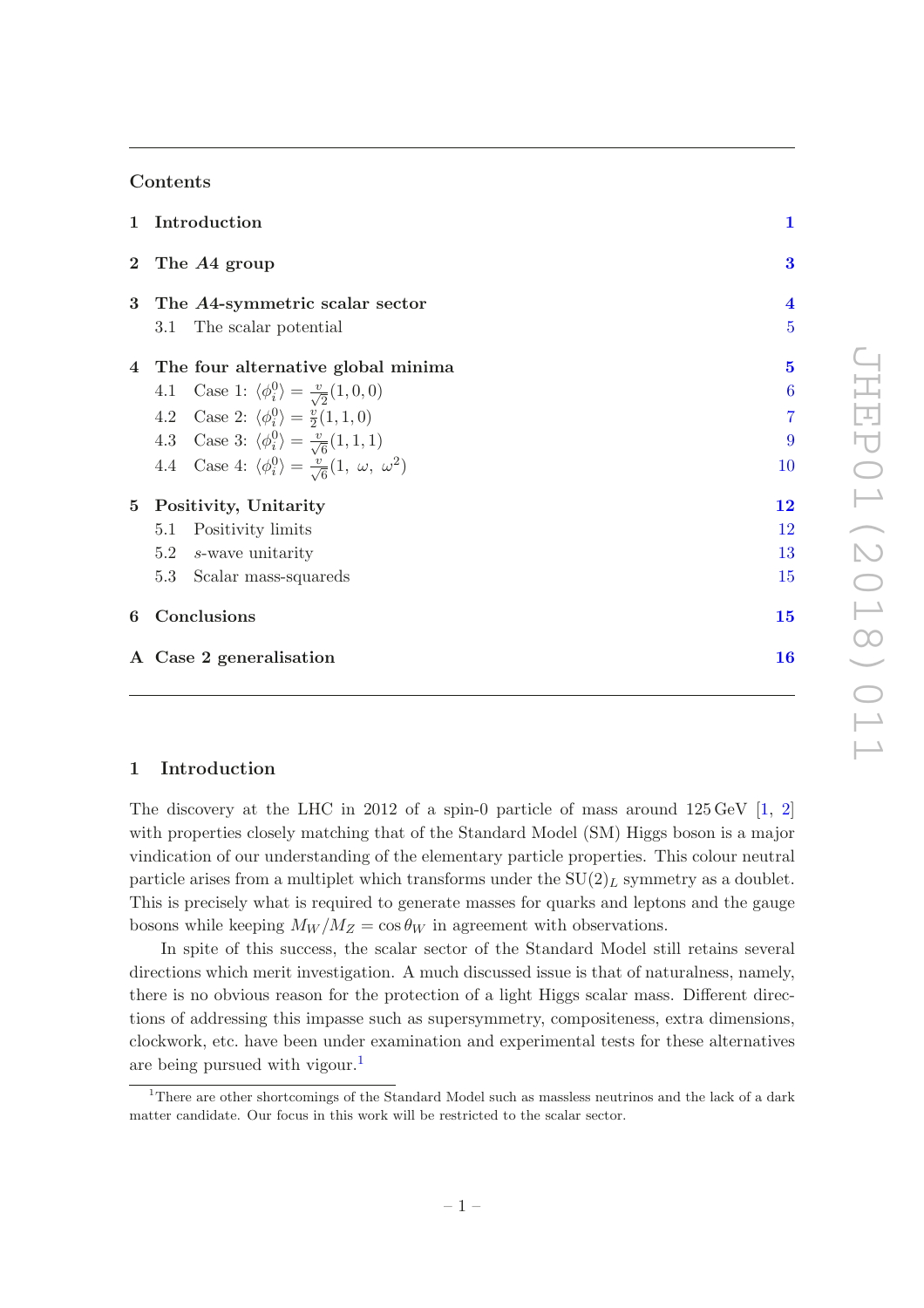Besides naturalness there is also the question of minimality of the scalar field content. Is there only one scalar doublet as postulated in the Standard Model? Even though one scalar doublet serves most purposes rather well could there be in addition further scalar multiplets transforming under  $SU(2)<sub>L</sub>$  either as doublets or as other representations? The simplest extension could be the addition of  $SU(2)<sub>L</sub>$  $SU(2)<sub>L</sub>$  $SU(2)<sub>L</sub>$  singlet scalars.<sup>2</sup> Alternatively, seesaw models of neutrino mass of the Type-II variety rely on the introduction of an  $SU(2)_L$  triplet scalar multiplet [\[4\]](#page-19-0). But by far the most attention has been devoted to multi-doublet models among which justifiably the simplest two-Higgs-doublet model has been covered most extensively [\[5\]](#page-19-1). A specially important sub-class of these are the supersymmetric models which necessitate two  $SU(2)_L$  doublets with rather specific couplings. Models with *n*-Higgs doublets with  $n > 2$  have also been under study [\[6](#page-19-2)[–8](#page-19-3)].

In this work we consider a model in which there are three scalar doublets which transform as a triplet under the discrete symmetry A4. Models with three Higgs doublets have been of interest in their own right and have been examined from various angles  $[9-11]$ . The scalar spectrum of such models with possible discrete and continuous symmetries have been investigated in [\[12\]](#page-19-6) while the potential minima and CP-violation options have been examined in [\[13](#page-19-7), [14](#page-19-8)]. For a three-Higgs-doublet model with S3 symmetry novel scalar decays [\[15](#page-19-9)], the spectrum of the scalar sector and its consequences [\[16\]](#page-19-10), and the high energy behaviour of the potential  $\left[17\right]$  have been explored. A4 as a flavour symmetry for lepton and quark masses was first considered in [\[18\]](#page-19-12) who introduced three scalar doublets transforming as a triplet of the A4 group and wrote down the most general potential consistent with the symmetry. They showed that a choice of the symmetry breaking where the vacuum expectation value (vev) for the three doublets were equal led to a lepton mass model with attractive features. Closer to the spirit of this work, the authors in [\[19\]](#page-19-13) also consider the same model with three scalar doublets transforming as an A4 triplet. They extract the scalar mass spectra for different vacuum expectation value patterns, to which our calculations agree, and examine their implications on gauge boson decays and on oblique corrections. Our primary focus in this work is different; it is to establish the "alignment" feature as discussed below. Another work with the same particle content but with soft symmetry breaking terms has been the subject of [\[20\]](#page-19-14). A model with several A4-triplet scalars and additional discrete symmetries has also been studied [\[21](#page-19-15)].

We consider a model with one A4-triplet consisting of  $SU(2)<sub>L</sub>$ -doublet scalars. We do not allow any soft A4 breaking terms. Demanding that the scalar potential respects A4 symmetry imposes restrictions on the allowed terms and relates them. We find that for all global minima of the potential these relations automatically imply vacuum alignment without any fine-tuning whatsoever. In every case in the mass eigenstate basis of the scalar fields, the so-called 'Higgs basis', the vacuum expectation value is restricted to only one of the three multiplets [\[22](#page-20-0)]. This multiplet has a massive neutral scalar, i.e., the SM Higgs boson analogue, and a massless neutral and a massless charged scalar, the Goldstone modes.[3](#page-2-1) The other mass eigenstate scalars, all of non-zero mass, are superpositions of the

<sup>&</sup>lt;sup>2</sup>There are a large number of recent papers on this subject. For an early view see, for example, ref.  $[3]$ . <sup>3</sup>Fermion masses, which are beyond the scope of this paper, also arise from their coupling to this

<span id="page-2-1"></span><span id="page-2-0"></span>multiplet.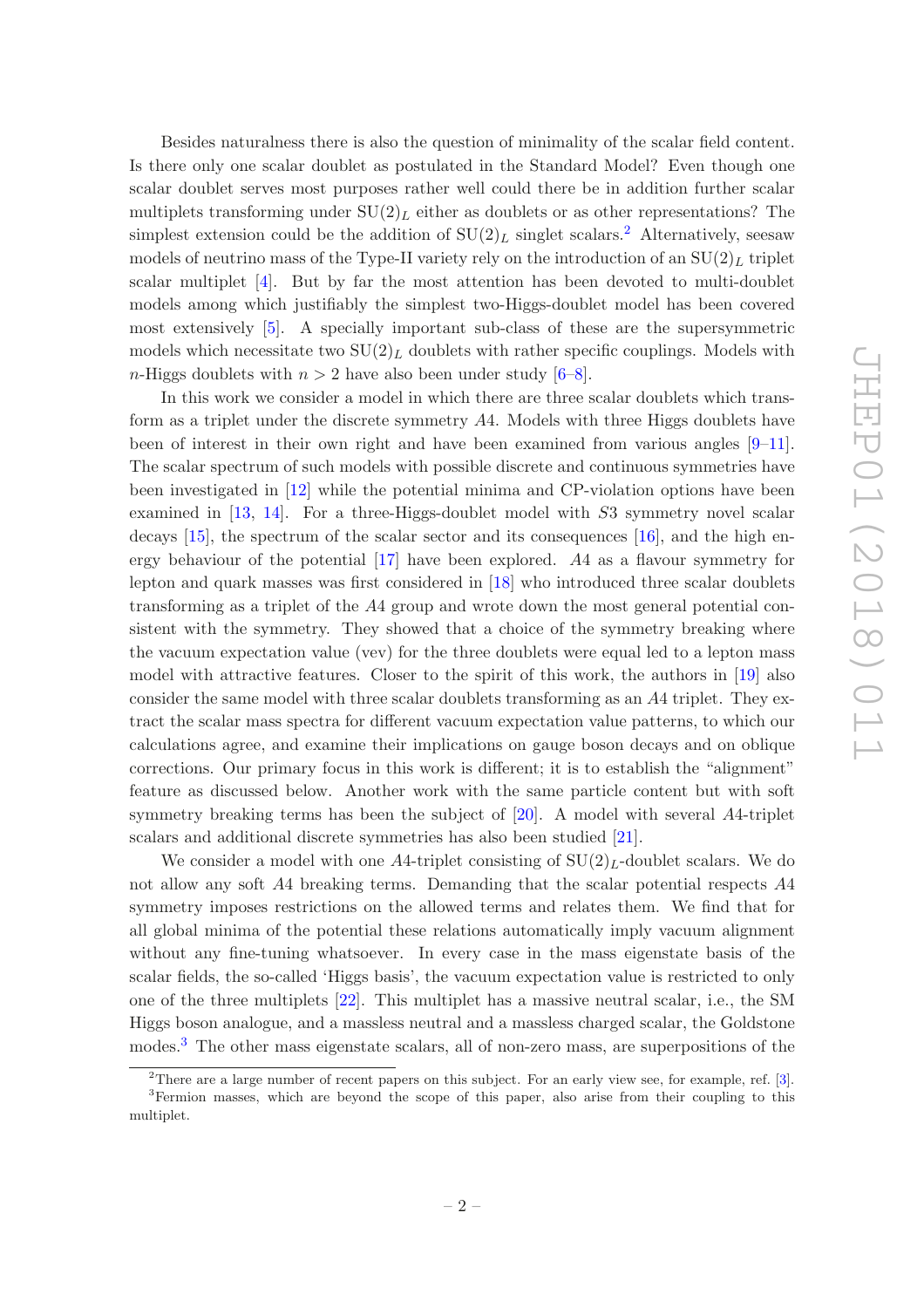remaining two scalar  $SU(2)_L$  doublets, with their exact composition varying case by case. We discuss the consequences on the model from requiring positivity of the potential and also demanding that tree-level s-wave unitarity be satisfied.

We stress here that this is at best only a toy model. Since the magnitude of the effective vev,  $v$ , is controlled by the gauge boson masses and it is the only mass parameter in the model, all scalars end up with either vanishing mass (the Goldstone states) or have mass  $\mathcal{O}(v)$ . Realistic models which incorporate quark and lepton masses usually have a richer scalar sector [\[18,](#page-19-12) [23](#page-20-1)[–25](#page-20-2)].

In the next section we briefly review the A4 symmetry group. In the following section we write down the A4-symmetric scalar potential of the three-doublet model. The physics consequences of this model are presented in the two next sections where we discuss the scalar masses and alignment and the bounds arising from positivity and unitarity. We end with our conclusions and discussions.

### <span id="page-3-0"></span>2 The A4 group

The discrete group A4 comprises of twelve elements corresponding to the even permutations of four objects. Two basic permutations S and T which satisfy  $S^2 = T^3 = (ST)^3 = \mathbb{I}$  and their nontrivial products generate A4. The inequivalent irreducible representations are four in number; one of 3 dimension and three of 1 dimension which we denote by  $1, 1'$  and  $1''$ . The latter are singlets under S and transform under T as 1,  $\omega$ , and  $\omega^2$  respectively, where  $\omega$  is a complex cube root of unity. The one-dimensional representations satisfy

<span id="page-3-2"></span>
$$
1' \times 1'' = 1. \tag{2.1}
$$

For the remaining representation of dimension 3 one has

$$
S = \begin{pmatrix} 1 & 0 & 0 \\ 0 & -1 & 0 \\ 0 & 0 & -1 \end{pmatrix} \quad \text{and} \quad T = \begin{pmatrix} 0 & 1 & 0 \\ 0 & 0 & 1 \\ 1 & 0 & 0 \end{pmatrix} . \tag{2.2}
$$

As is seen from the above, in this basis the generator  $S$  is diagonal. We will use this basis. It is noteworthy that in the literature a basis in which the generator  $T$  is diagonal (with eigenvalues  $1, \omega, \omega^2$ ) has also been used. The two bases are related by a unitary transformation by:

<span id="page-3-3"></span>
$$
U_3 = \frac{1}{\sqrt{3}} \begin{pmatrix} 1 & 1 & 1 \\ 1 & \omega^2 & \omega \\ 1 & \omega & \omega^2 \end{pmatrix} .
$$
 (2.3)

This matrix will reappear in our discussions later.

For the 3-dimensional representation the product rule is

<span id="page-3-1"></span>
$$
3 \otimes 3 = 1 \oplus 1' \oplus 1'' \oplus 3 \oplus 3. \tag{2.4}
$$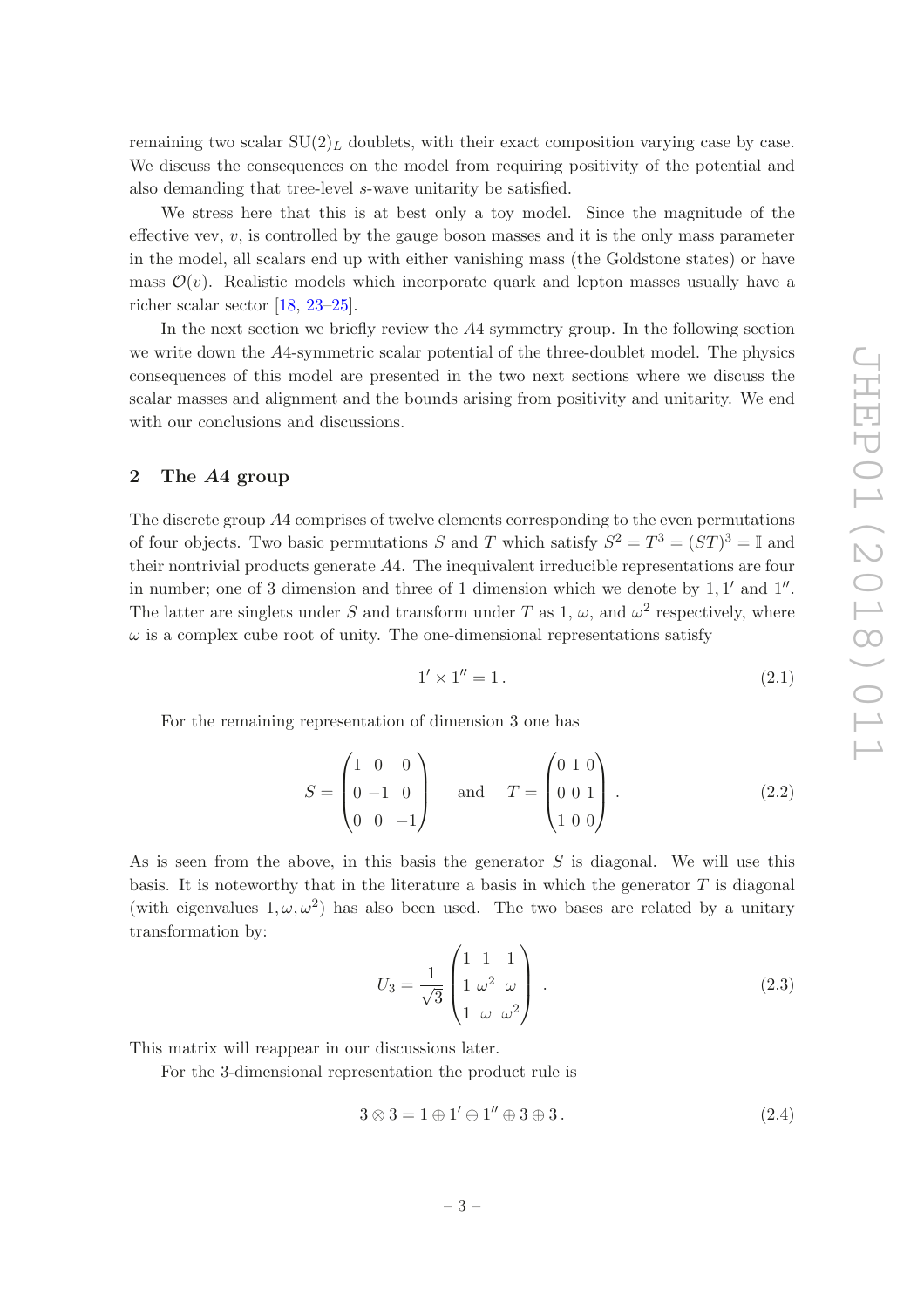The triplets  $3_c$ ,  $3_d$  arising from the product of two triplets  $3_a \equiv a_i$  and  $3_b \equiv b_i$ , where  $i = 1, 2, 3$ , can be represented as

<span id="page-4-2"></span>
$$
c_i = (a_2b_3, a_3b_1, a_1b_2) \text{ and } d_i = (a_3b_2, a_1b_3, a_2b_1). \tag{2.5}
$$

In the same notation the other representations in the  $3<sub>a</sub> \otimes 3<sub>b</sub>$  product are:

$$
1 = a_1b_1 + a_2b_2 + a_3b_3 , 1' = a_1b_1 + \omega^2 a_2b_2 + \omega a_3b_3 , 1'' = a_1b_1 + \omega a_2b_2 + \omega^2 a_3b_3.
$$
 (2.6)

More details of the A4 group can be found in [\[18,](#page-19-12) [23](#page-20-1), [24\]](#page-20-3).

Models of quarks and leptons based on A4 as a flavour symmetry group have been widely examined. Typical examples of such applications for the issue of neutrino masses can be found in  $[18, 23-25]^4$  $[18, 23-25]^4$  $[18, 23-25]^4$  $[18, 23-25]^4$  and those for quark masses in  $[27-31]$ .

### <span id="page-4-0"></span>3 The A4-symmetric scalar sector

We consider here a model where there is one scalar multiplet which transforms as an A4 triplet. The components of this muliplet are colour neutral and under the electroweak symmetry transform as three  $SU(2)_L$  doublets each with hypercharge  $Y = 1$ . We represent this collection of scalars as:

<span id="page-4-4"></span>
$$
\Phi \equiv \begin{pmatrix} \Phi_1 \\ \Phi_2 \\ \Phi_3 \end{pmatrix} \equiv \begin{pmatrix} \phi_1^+ & \phi_1^0 \\ \phi_2^+ & \phi_2^0 \\ \phi_3^+ & \phi_3^0 \end{pmatrix} , \qquad (3.1)
$$

where the  $SU(2)_L$  symmetry acts horizontally while the A4 transformations do so vertically. We decompose the neutral fields into the scalar and pseudoscalar components:  $\phi_i^0 = \phi_i + i\chi_i$ .

Our objective is to explicitly show that alignment holds for the vev which have been identified as the global minima of the potential. This implies [\[22\]](#page-20-0) that there exists a unitary transformation U such that if

<span id="page-4-3"></span>
$$
U\begin{pmatrix} \Phi_1 \\ \Phi_2 \\ \Phi_3 \end{pmatrix} = \Psi \equiv \begin{pmatrix} \Psi_1 \\ \Psi_2 \\ \Psi_3 \end{pmatrix} \equiv \begin{pmatrix} \psi_1^+ & \psi_1^0 \\ \psi_2^+ & \psi_2^0 \\ \psi_3^+ & \psi_3^0 \end{pmatrix} , \qquad (3.2)
$$

then in the  $\Psi$  basis the vev is restricted to only one component,  $\langle \psi_i^0 \rangle \neq 0$  and  $\langle \psi_j^0 \rangle = 0$ for  $j \neq i$ . At the same time, the members of  $\Psi_i$ , namely,  $\psi_i^+$  and  $\psi_i^0 \equiv \eta_i^0 + i \xi_i^0$ , are mass eigenstates with a massive neutral state and one massless neutral state along with a massless charged state. The other mass eigenstates are superpositions of the remaining states  $\Psi_j$  ( $j \neq i$ ). For most purposes  $\Psi_i$  mimics the Standard Model Higgs scalar doublet.

<span id="page-4-1"></span> ${}^{4}$ For a review see for example ref. [\[26](#page-20-6)].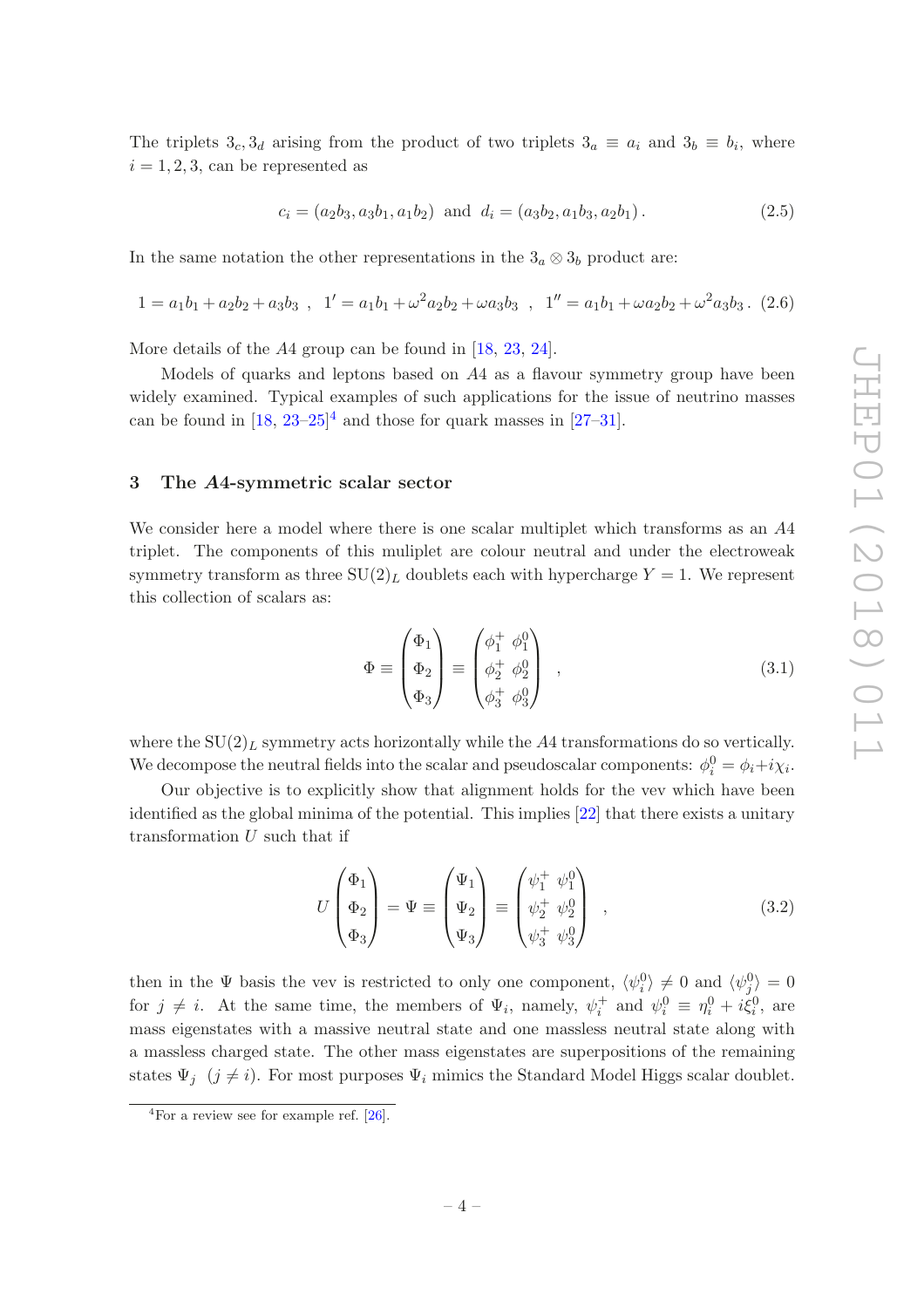### <span id="page-5-0"></span>3.1 The scalar potential

We will express the potential in terms of the components  $\Phi_i$ , each of which is an  $SU(2)_L$ doublet scalar multiplet. A4-symmetry obviously implies a unique quadratic term, i.e., the same mass term for all components. No cubic terms are permitted by the electroweak symmetry. Turning now to the quartics it is useful to consider first the product of the triplet with itself and then the product of two such combinations. According to eq.  $(2.4)$  the product of two A4 triplets can give rise to two triplets  $(3<sub>c</sub>$  and  $3<sub>d</sub>$  in eq.  $(2.5)$ ) besides a 1, a 1', and a 1′′. Out of these, in the quartic term the two singlets together form a singlet as do the  $1'$  with the  $1''$  — see eq.  $(2.1)$ . Two triplets can form a singlet but out of the four possibilities arising from  $3<sub>c</sub>$  and  $3<sub>d</sub>$  only two are independent. These are all the quartic terms allowed by the gauge and discrete symmetry. The potential in terms of components is then [\[18\]](#page-19-12):

$$
V(\Phi_i) = m^2 \left( \sum_{i=1}^3 \Phi_i^{\dagger} \Phi_i \right) + \frac{\lambda_1}{2} \left( \sum_{i=1}^3 \Phi_i^{\dagger} \Phi_i \right)^2
$$
(3.3)  
 
$$
+ \frac{\lambda_2}{2} \left( \Phi_1^{\dagger} \Phi_1 + \omega^2 \Phi_2^{\dagger} \Phi_2 + \omega \Phi_3^{\dagger} \Phi_3 \right) \left( \Phi_1^{\dagger} \Phi_1 + \omega \Phi_2^{\dagger} \Phi_2 + \omega^2 \Phi_3^{\dagger} \Phi_3 \right)
$$
  
 
$$
+ \frac{\lambda_3}{2} \left[ \left( \Phi_1^{\dagger} \Phi_2 \right) \left( \Phi_2^{\dagger} \Phi_1 \right) + \left( \Phi_2^{\dagger} \Phi_3 \right) \left( \Phi_3^{\dagger} \Phi_2 \right) + \left( \Phi_3^{\dagger} \Phi_1 \right) \left( \Phi_1^{\dagger} \Phi_3 \right) \right]
$$
  
 
$$
+ \lambda_4 \left[ \left( \Phi_1^{\dagger} \Phi_2 \right)^2 + \left( \Phi_2^{\dagger} \Phi_1 \right)^2 + \left( \Phi_2^{\dagger} \Phi_3 \right)^2 + \left( \Phi_3^{\dagger} \Phi_2 \right)^2 + \left( \Phi_3^{\dagger} \Phi_1 \right)^2 + \left( \Phi_1^{\dagger} \Phi_3 \right)^2 \right].
$$
 (3.3)

We take all  $\lambda_i$   $(i = 1, \ldots 4)$  to be real. In general, only  $\lambda_4$  can be complex. We comment, in passing, on the impact of this option.

We can rewrite the second term by using the property  $1 + \omega + \omega^2 = 0$  to get:

<span id="page-5-2"></span>
$$
V(\Phi_i) = m^2 \left( \sum_{i=1}^3 \Phi_i^{\dagger} \Phi_i \right) + \frac{\lambda_1 + \lambda_2}{2} \left( \sum_{i=1}^3 \Phi_i^{\dagger} \Phi_i \right)^2
$$
\n
$$
- \frac{3\lambda_2}{2} \left[ \left( \Phi_1^{\dagger} \Phi_1 \right) \left( \Phi_2^{\dagger} \Phi_2 \right) + \left( \Phi_2^{\dagger} \Phi_2 \right) \left( \Phi_3^{\dagger} \Phi_3 \right) + \left( \Phi_3^{\dagger} \Phi_3 \right) \left( \Phi_1^{\dagger} \Phi_1 \right) \right]
$$
\n
$$
+ \frac{\lambda_3}{2} \left[ \left( \Phi_1^{\dagger} \Phi_2 \right) \left( \Phi_2^{\dagger} \Phi_1 \right) + \left( \Phi_2^{\dagger} \Phi_3 \right) \left( \Phi_3^{\dagger} \Phi_2 \right) + \left( \Phi_3^{\dagger} \Phi_1 \right) \left( \Phi_1^{\dagger} \Phi_3 \right) \right]
$$
\n
$$
+ \lambda_4 \left[ \left( \Phi_1^{\dagger} \Phi_2 \right)^2 + \left( \Phi_2^{\dagger} \Phi_1 \right)^2 + \left( \Phi_2^{\dagger} \Phi_3 \right)^2 + \left( \Phi_3^{\dagger} \Phi_2 \right)^2 + \left( \Phi_3^{\dagger} \Phi_1 \right)^2 + \left( \Phi_1^{\dagger} \Phi_3 \right)^2 \right].
$$
\n(3.4)

We will be using this form in the subsequent calculations.

### <span id="page-5-1"></span>4 The four alternative global minima

For spontaneous symmetry breaking the neutral scalar fields in  $\Phi$  develop vacuum expectation values. The following alternatives have been shown to be the only possible global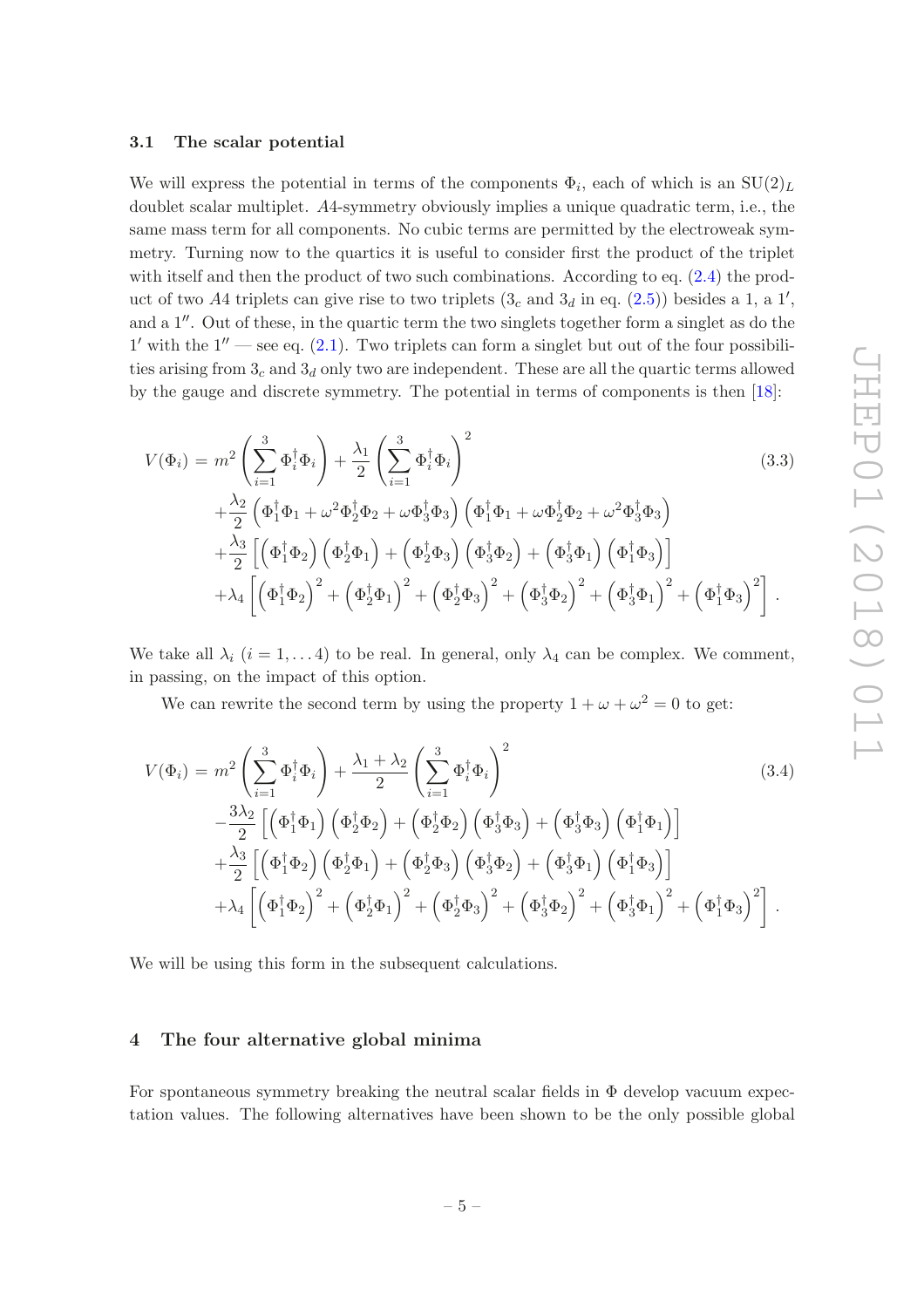minima of the potential  $[32, 33]$  $[32, 33]$  and have commonly appeared in the literature:<sup>[5](#page-6-1)</sup>

$$
\langle \Phi \rangle_1 = \frac{v}{\sqrt{2}} \begin{pmatrix} 0 & 1 \\ 0 & 0 \\ 0 & 0 \end{pmatrix}, \ \langle \Phi \rangle_2 = \frac{v}{2} \begin{pmatrix} 0 & 1 \\ 0 & 1 \\ 0 & 0 \end{pmatrix}, \ \langle \Phi \rangle_3 = \frac{v}{\sqrt{6}} \begin{pmatrix} 0 & 1 \\ 0 & 1 \\ 0 & 1 \end{pmatrix}, \ \langle \Phi \rangle_4 = \frac{v}{\sqrt{6}} \begin{pmatrix} 0 & 1 \\ 0 & \omega \\ 0 & \omega^2 \end{pmatrix} . \tag{4.1}
$$

Here  $v = v_{SM} \sim 246 \,\text{GeV}$ . We examine each of these options in turn. We determine the condition under which any particular minimum arises from eq. [\(3.4\)](#page-5-2) and then work out the mass matrices of the physical scalars that emerge. For this we use the following notation:

$$
\mathcal{L}_{\text{mass}} = \frac{1}{2} (\chi_1 \chi_2 \chi_3) M_{\chi_i \chi_j}^2 \begin{pmatrix} \chi_1 \\ \chi_2 \\ \chi_3 \end{pmatrix} + \frac{1}{2} (\phi_1 \phi_2 \phi_3) M_{\phi_i \phi_j}^2 \begin{pmatrix} \phi_1 \\ \phi_2 \\ \phi_3 \end{pmatrix} + (\phi_1^- \phi_2^- \phi_3^-) M_{\phi_i^+ \phi_j^+}^2 \begin{pmatrix} \phi_1^+ \\ \phi_2^+ \\ \phi_3^+ \end{pmatrix} . \tag{4.2}
$$

In every case we verify that alignment is a consequence.

### <span id="page-6-0"></span>4.1 Case 1:  $\langle \phi_i^0 \rangle = \frac{v}{\sqrt{2}}(1, 0, 0)$

We begin with the case where  $\langle \phi_1^0 \rangle = \frac{v}{\sqrt{2}}$  and  $\langle \phi_2^0 \rangle = \langle \phi_3^0 \rangle = 0$ , i.e.,

<span id="page-6-2"></span>
$$
\langle \Phi \rangle_1 = \frac{v}{\sqrt{2}} \begin{pmatrix} 0 & 1 \\ 0 & 0 \\ 0 & 0 \end{pmatrix} . \tag{4.3}
$$

In this case alignment will be true if the components of  $\Phi_1$  be mass eigenstates, of which the charged and a neutral scalar become Goldstone modes of zero mass. We show that this is indeed the case.

From eq. [\(3.4\)](#page-5-2) we find that the minimisation condition that must be satisfied for the vev in eq.  $(4.3)$  is:

$$
m^2 + \frac{v^2}{2} [\lambda_1 + \lambda_2] = 0.
$$
 (4.4)

Using this condtion and the full scalar potential in eq.  $(3.4)$  we can find the mass matrices for the charged scalars  $(\phi_i^{\pm})$  and the neutral scalars  $(\phi_i)$  and pseudoscalars  $(\chi_i)$ . The ij-th off-diagonal entry of any mass matrix depends on the combination  $v_i v_j$  and since in this case  $v_2 = v_3 = 0$  the mass matrices are all diagonal.

For the charged scalar sector the mass-squared matrix is:

$$
M_{\phi_i^{\pm}\phi_j^{\pm}}^2 = diag(0, r_+, r_+)
$$
 where  $r_+ = \frac{v^2}{4} (-3\lambda_2)$ . (4.5)

<sup>5</sup>If  $\lambda_4$  is complex then a more general form  $\langle \Phi \rangle_2 = \frac{v}{2}$  $\sqrt{2}$  $\overline{\phantom{a}}$ 0 1 0  $e^{i\alpha}$ 0 0  $\setminus$ is possible, where  $\sin 2\alpha \propto Im(\lambda_4)$  as

<span id="page-6-1"></span>discussed in the appendix.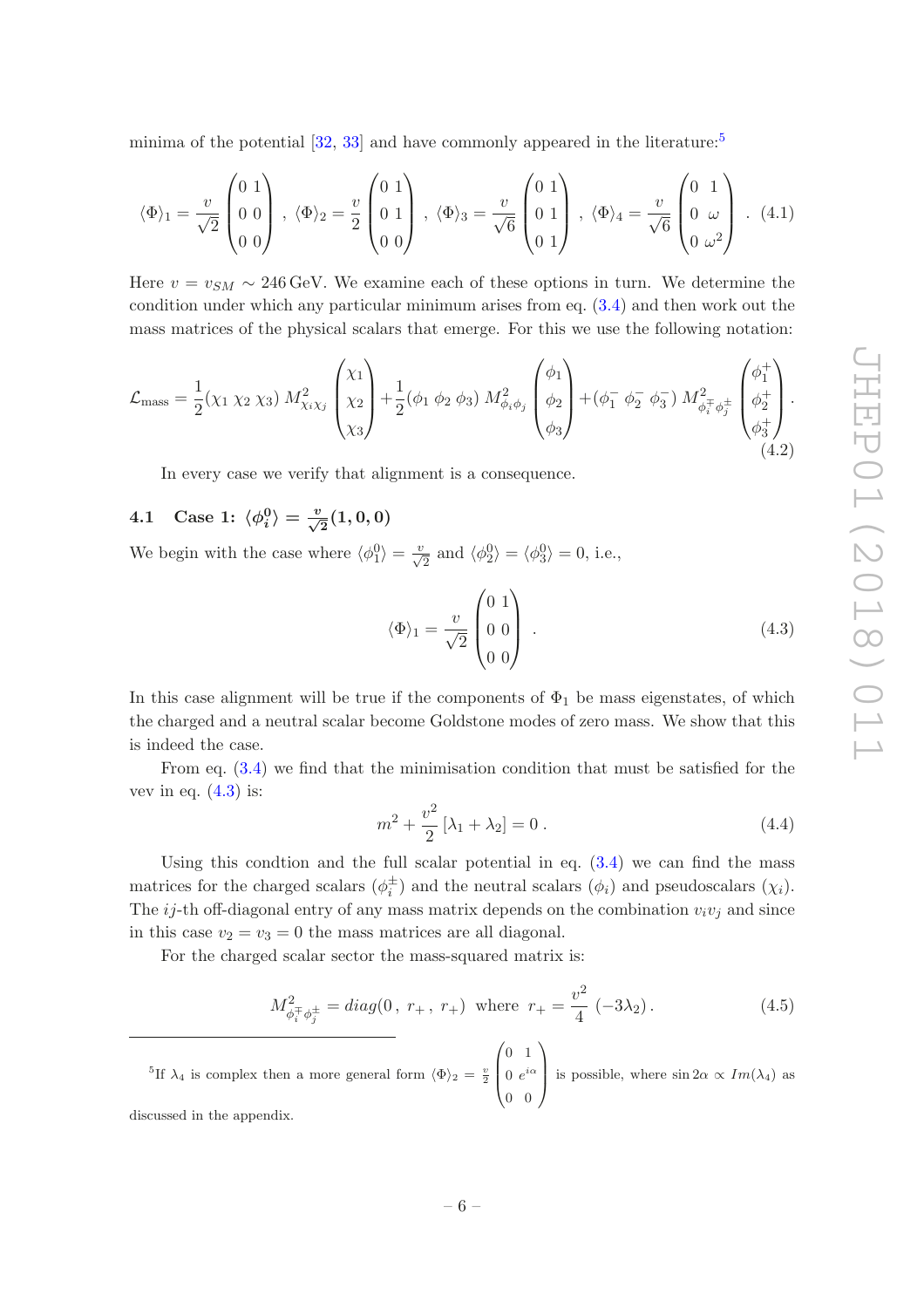The Goldstone state  $\phi_1^{\pm}$  becomes the longitudinal mode of the charged gauge boson. The mass-squareds of the two remaining degenerate states will be positive if  $\lambda_2 < 0$ . We show in the next section that such a choice is consistent with the positivity of the potential and in agreement with unitarity bounds. Since the couplings  $|\lambda_i| \leq \mathcal{O}(16\pi)$  from perturbativity, the massive charged scalars can be in the 100 GeV to a TeV range.

The vev and the  $\lambda_i$  being real the neutral scalar  $(\phi_i)$  and pseudoscalar  $(\chi_i)$  sectors remain independent. We get for the neutral pseudoscalars:

$$
M_{\chi_i \chi_j}^2 = diag(0, p, p) \text{ where } p = \frac{v^2}{4} (-3\lambda_2 + \lambda_3 - 4\lambda_4). \tag{4.6}
$$

We can readily identify the zero mass Goldstone mode,  $\chi_1$ , while  $\chi_{2,3}$  are massive degenerate states. We show in the following section that positivity and unitarity constraints do allow positive mass-squareds for these scalars.

Finally, for the neutral real scalars we have:

$$
M_{\phi_i \phi_j}^2 = diag(q, r_0, r_0) \text{ where } q = v^2 (\lambda_1 + \lambda_2), r_0 = \frac{v^2}{4} (-3\lambda_2 + \lambda_3 + 4\lambda_4). \quad (4.7)
$$

Positivity of the scalar potential requires  $(\lambda_1 + \lambda_2)$  to be positive. So,  $\phi_1$  has a positive mass-squared. Further,  $r_0 = m_{\phi_2,\phi_3}^2$  is also positive. In other words, alignment is manifest and the unitary transformation in eq.  $(3.2)$  for this case is the unit matrix. The defining basis is also the Higgs basis.

If we had taken  $\lambda_4$  to be complex, then the charged sector would be unaffected as would be  $\phi_1$  and  $\chi_1$ . The other mass eigenstates would be orthogonal superpositions of  $\phi_2$ with  $\chi_2$  and  $\phi_3$  with  $\chi_3$ , the mixing angle being proportional to  $Im(\lambda_4)$ .

### <span id="page-7-0"></span>4.2 Case 2:  $\langle \phi_i^0 \rangle = \frac{v}{2}(1, 1, 0)$

This is the global minimum for which  $\langle \phi_1^0 \rangle = \langle \phi_2^0 \rangle = \frac{v}{2}$  $\frac{v}{2}$  and  $\langle \phi_3^0 \rangle = 0$ , i.e.,

$$
\langle \Phi \rangle_2 = \frac{v}{2} \begin{pmatrix} 0 & 1 \\ 0 & 1 \\ 0 & 0 \end{pmatrix} . \tag{4.8}
$$

One can get this minimum if the potential satisfies:

<span id="page-7-1"></span>
$$
m^{2} + \frac{v^{2}}{4} \left[ \lambda_{1} + \frac{1}{4} \lambda_{2} + \frac{1}{4} \lambda_{3} + \lambda_{4} \right] = 0.
$$
 (4.9)

As in the previous case we can obtain the mass matrices for the scalar fields starting from the potential in eq.  $(3.4)$ . For example, using eq.  $(4.9)$  one obtains for the neutral pseudoscalars  $(\chi_1 \chi_2 \chi_3)$ :

<span id="page-7-2"></span>
$$
M_{\chi_i\chi_j}^2 = \left(\frac{v^2}{4}\right) \begin{pmatrix} -2\lambda_4 & 2\lambda_4 & 0\\ 2\lambda_4 & -2\lambda_4 & 0\\ 0 & 0 & -3\lambda_2/4 + \lambda_3/4 - 3\lambda_4 \end{pmatrix} . \tag{4.10}
$$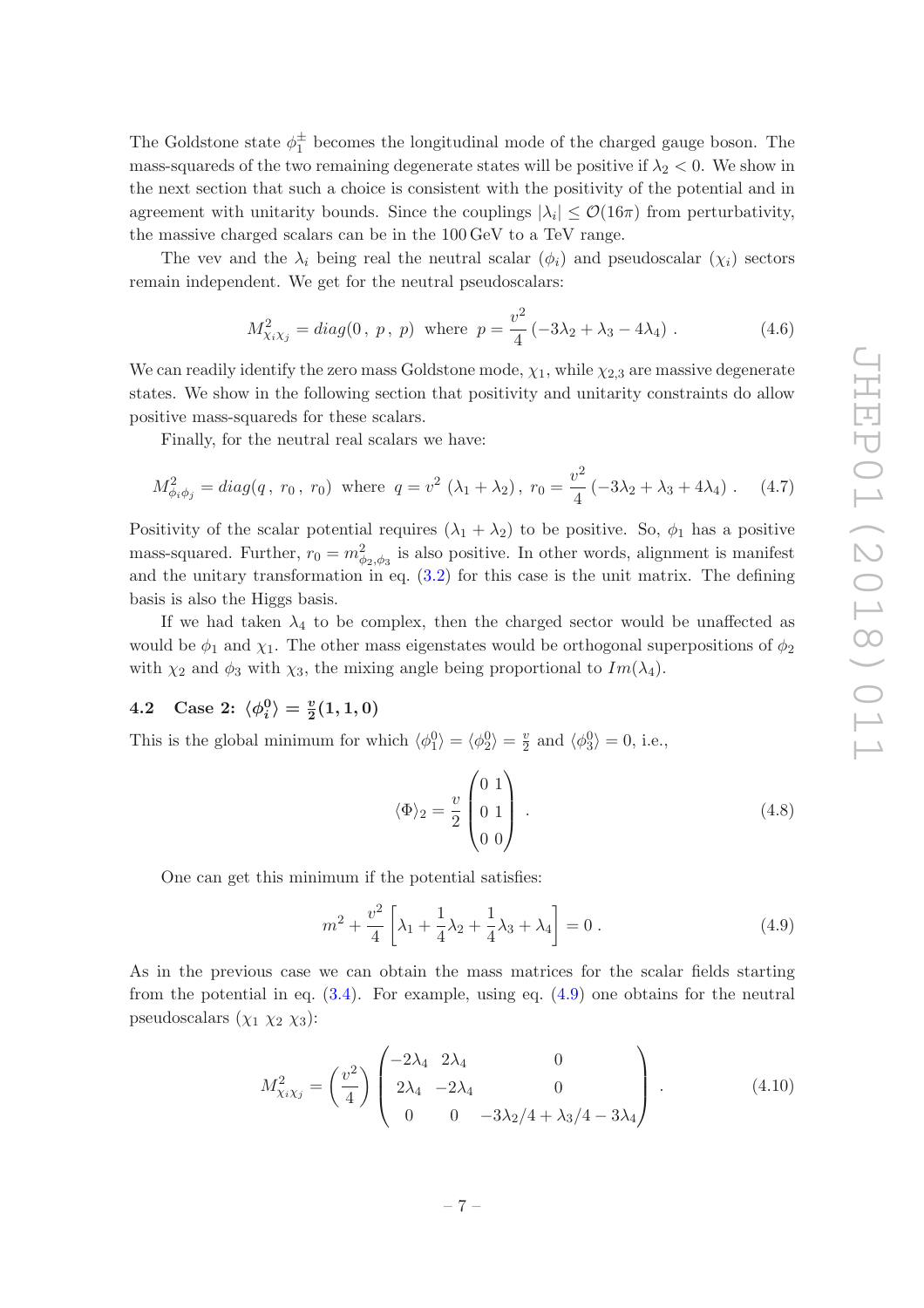Similarly, for the real scalars  $(\phi_1 \phi_2 \phi_3)$  one has:

$$
M_{\phi_i \phi_j}^2 = \left(\frac{v^2}{4}\right) \begin{pmatrix} \lambda_1 + \lambda_2 & \lambda_1 - \lambda_2/2 + \lambda_3/2 + 2\lambda_4 & 0\\ \lambda_1 - \lambda_2/2 + \lambda_3/2 + 2\lambda_4 & \lambda_1 + \lambda_2 & 0\\ 0 & 0 & -3\lambda_2/4 + \lambda_3/4 + \lambda_4 \end{pmatrix}.
$$
\n(4.11)

The charged scalar mass matrix is found to be:

<span id="page-8-0"></span>
$$
M_{\phi_i^{\pm} \phi_j^{\pm}}^2 = \left(\frac{v^2}{4}\right) \begin{pmatrix} -\lambda_3/4 - \lambda_4 & \lambda_3/4 + \lambda_4 & 0\\ \lambda_3/4 + \lambda_4 & -\lambda_3/4 - \lambda_4 & 0\\ 0 & 0 & -3\lambda_2/4 - \lambda_3/4 - \lambda_4 \end{pmatrix} .
$$
 (4.12)

To go to the Higgs basis using eq. [\(3.2\)](#page-4-3) one must use a unitary transformation by:

$$
U_2 = \begin{pmatrix} 1/\sqrt{2} & 1/\sqrt{2} & 0 \\ -1/\sqrt{2} & 1/\sqrt{2} & 0 \\ 0 & 0 & 1 \end{pmatrix} . \tag{4.13}
$$

The mass matrices in eqs.  $(4.10)$ – $(4.12)$  are all diagonalised by the same unitary transformation  $U_2 M^2 U_2^{\dagger} = D^2$  where D is diagonal. We find:

<span id="page-8-1"></span>
$$
D_{\chi_i\chi_j}^2 = \left(\frac{v^2}{4}\right) \text{diag}(0, -4\lambda_4, -3\lambda_2/4 + \lambda_3/4 - 3\lambda_4),\tag{4.14}
$$

$$
D_{\phi_i \phi_j}^2 = \left(\frac{v^2}{4}\right) \text{diag}(2\lambda_1 + \lambda_2/2 + \lambda_3/2 + 2\lambda_4, 3\lambda_2/2 - \lambda_3/2 - 2\lambda_4, -3\lambda_2/4 + \lambda_3/4 + \lambda_4), (4.15)
$$

and

$$
D_{\phi_i^{\pm}\phi_j^{\pm}}^2 = \left(\frac{v^2}{4}\right) \text{diag}(0, -\lambda_3/2 - 2\lambda_4, -3\lambda_2/4 - \lambda_3/4 - \lambda_4). \tag{4.16}
$$

It is important to note that we are defining the Higgs basis through:

$$
\Psi = U_2 \Phi , \qquad (4.17)
$$

where  $\Phi$  is given in eq. [\(3.1\)](#page-4-4) and  $\Psi$  is defined in eq. [\(3.2\)](#page-4-3).

In this Higgs basis the scalars are mass eigenstates as expected, where  $\psi_1^+$  and  $\xi_1$  are massless Goldstones and  $\eta_1$  is massive. Further, the vev is:

$$
\langle \Psi \rangle_2 = \frac{v}{\sqrt{2}} \begin{pmatrix} 0 & 1 \\ 0 & 0 \\ 0 & 0 \end{pmatrix} , \qquad (4.18)
$$

which makes the alignment obvious.

Notice that the second and third eigenvalues of eq. [\(4.15\)](#page-8-1) are proportional but with opposite sign. So, both cannot be made positive by any choice of the  $\lambda_i$ . This is an inadequacy which can be removed by choosing  $\lambda_4$  to be complex, where alignment still continues to be valid. We demonstrate this in an appendix.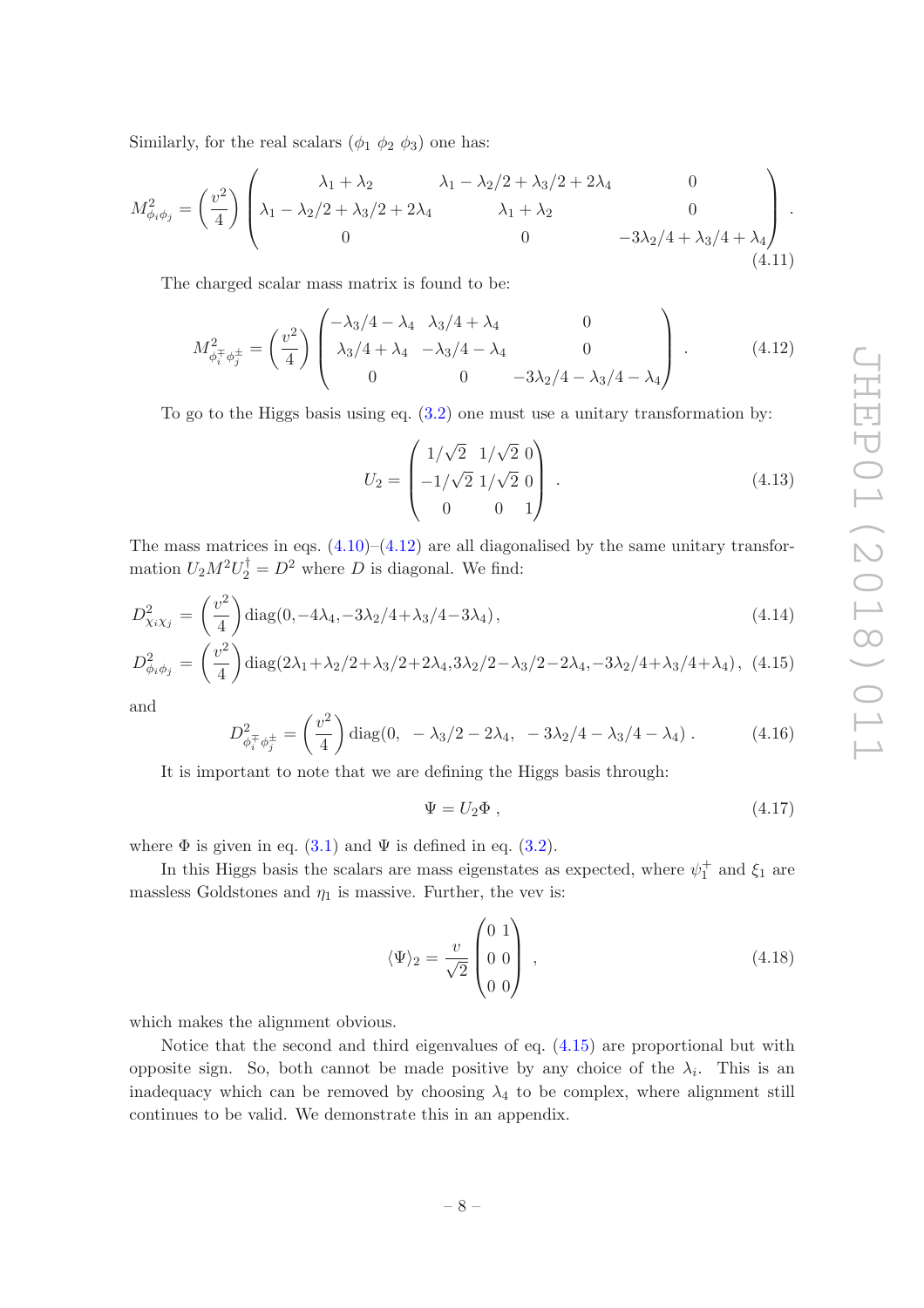<span id="page-9-0"></span>4.3 Case 3:  $\langle \phi_i^0 \rangle = \frac{v}{\sqrt{6}}(1, 1, 1)$ 

Next we consider  $\langle \phi_1^0 \rangle = \langle \phi_2^0 \rangle = \langle \phi_3^0 \rangle = \frac{v}{\sqrt{6}}$ , i.e.,

$$
\langle \Phi \rangle_3 = \frac{v}{\sqrt{6}} \begin{pmatrix} 0 & 1 \\ 0 & 1 \\ 0 & 1 \end{pmatrix} . \tag{4.19}
$$

In this case the minimisation of the potential implies:

$$
m^{2} + \frac{v^{2}}{12} \left[ 3\lambda_{1} + \lambda_{3} + 4\lambda_{4} \right] = 0.
$$
 (4.20)

Using the above one can calculate the mass matrices of the scalar fields. For example, for the neutral pseudoscalars  $(\chi_1 \chi_2 \chi_3)$  one gets:

$$
M_{\chi_i\chi_j}^2 = 2\lambda_4 \left(\frac{v^2}{6}\right) \begin{pmatrix} -2 & 1 & 1\\ 1 & -2 & 1\\ 1 & 1 & -2 \end{pmatrix} . \tag{4.21}
$$

The real scalar  $(\phi_1 \phi_2 \phi_3)$  mass matrix in this case is:

$$
M_{\phi_i \phi_j}^2 = \left(\frac{v^2}{6}\right) \begin{pmatrix} y & z & z \\ z & y & z \\ z & z & y \end{pmatrix}, \qquad (4.22)
$$

where  $y = (\lambda_1 + \lambda_2)$  and  $z = (\lambda_1 - \lambda_2/2 + \lambda_3/2 + 2\lambda_4)$ .

Finally, for the charged sector

$$
M_{\phi_i^{\pm} \phi_j^{\pm}}^2 = \left(\frac{v^2}{6}\right) \left(\lambda_4 + \frac{\lambda_3}{4}\right) \begin{pmatrix} -2 & 1 & 1\\ 1 & -2 & 1\\ 1 & 1 & -2 \end{pmatrix} . \tag{4.23}
$$

The above mass matrices are all diagonalised by a unitary transformation by the matrix  $U_3$  defined in eq. [\(2.3\)](#page-3-3). Thus,  $U_3$  rotates the defining basis to the Higgs basis.<sup>[6](#page-9-1)</sup>

The diagonal forms of the mass matrices are:

<span id="page-9-2"></span>
$$
D_{\chi_i\chi_j}^2 = \lambda_4 \ v^2 \text{diag}(0, -1, -1) \,, \tag{4.24}
$$

$$
D_{\phi_i^{\pm} \phi_j^{\pm}}^2 = \left(\lambda_4 + \frac{\lambda_3}{4}\right) \left(\frac{v^2}{2}\right) \text{diag}(0, -1, -1), \qquad (4.25)
$$

mixing matrix:  $U_{TBM} =$  $\overline{\phantom{a}}$  $-\frac{\sqrt{2}}{\sqrt{3}}$   $\frac{1}{\sqrt{6}}$   $\frac{1}{\sqrt{6}}$ <br>0  $-\frac{1}{\sqrt{2}}$   $\frac{1}{\sqrt{2}}$  $\vert \cdot \vert$ 

<span id="page-9-1"></span> $6$ Notice that in all three scalar sectors there is double degeneracy and consequently the Higgs basis is non-unique. For example, in place of  $U_3$  of eq. [\(2.3\)](#page-3-3) one could just as well use the popular tribimaximal  $\sqrt{ }$  $\frac{1}{\sqrt{3}}$   $\frac{1}{\sqrt{3}}$   $\frac{1}{\sqrt{3}}$  $\setminus$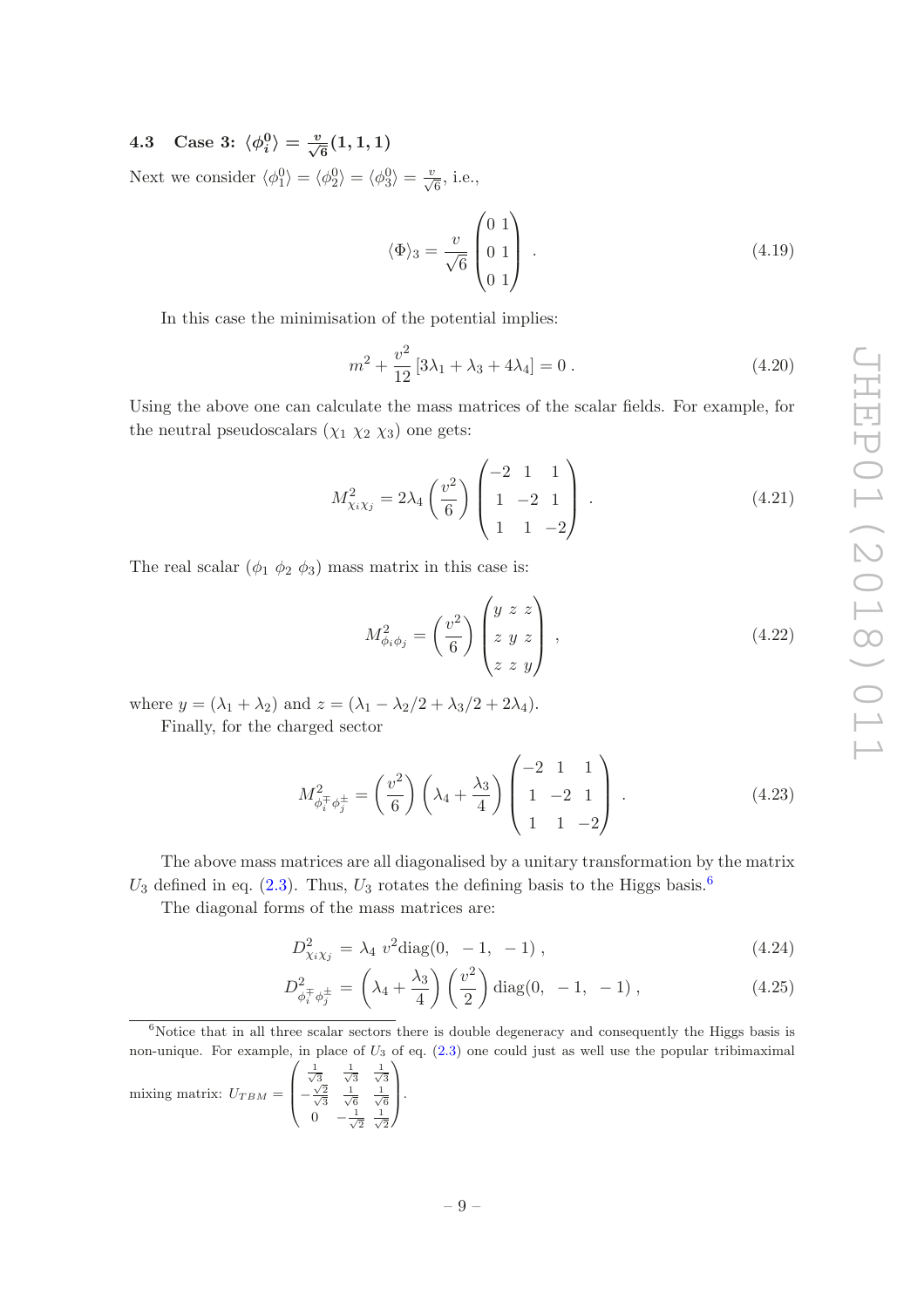and

$$
D_{\phi_i \phi_j}^2 = \left(\frac{v^2}{6}\right) \text{diag}(y + 2z, y - z, y - z), \qquad (4.26)
$$

where  $y + 2z = 3\lambda_1 + \lambda_3 + 4\lambda_4$  and  $y - z = 3\lambda_2/2 - \lambda_3/2 - 2\lambda_4$ . Both these combinations can be positive while remaining consistent with positivity and unitarity. Similarly,  $\lambda_4$  and  $\lambda_4 + \lambda_3/4$ , which appear in eqs. [\(4.24\)](#page-9-2) and [\(4.25\)](#page-9-2) respectively, can both be negative.

The fields in the Higgs basis are:

$$
\Psi = U_3 \Phi , \qquad (4.27)
$$

where  $\Phi$  is given in eq. [\(3.1\)](#page-4-4). As before, we use  $\psi_i^0 = \eta_i + i\xi_i$ .

Further, in this basis in which the scalars are mass eigenstates, with  $\psi_1^+$  and  $\xi_1$  massless, the vev becomes

$$
\langle \Psi \rangle_3 = \frac{v}{\sqrt{2}} \begin{pmatrix} 0 & 1 \\ 0 & 0 \\ 0 & 0 \end{pmatrix} . \tag{4.28}
$$

Thus, alignment is again manifest.

## <span id="page-10-0"></span>4.4 Case 4:  $\langle \phi_i^0 \rangle = \frac{v}{\sqrt{6}}(1, \ \omega, \ \omega^2)$

The last alternative that we consider involves complex vacuum expectation values, namely,  $\langle \phi_1^0 \rangle = (v/\sqrt{6}), \langle \phi_2^0 \rangle = (v/\sqrt{6})\omega$ , and  $\langle \phi_3^0 \rangle = (v/\sqrt{6})\omega^2$ , i.e.,

$$
\langle \Phi \rangle_4 = \frac{v}{\sqrt{6}} \begin{pmatrix} 0 & 1 \\ 0 & \omega \\ 0 & \omega^2 \end{pmatrix} . \tag{4.29}
$$

The vev is in this direction if

<span id="page-10-2"></span>
$$
m^2 + \frac{v^2}{12} [3\lambda_1 + \lambda_3 - 2\lambda_4] = 0.
$$
 (4.30)

Since the vev are complex there will be mixing terms involving neutral scalars and pseudoscalars. The  $(6 \times 6)$  mass matrix in the  $(\chi_1, \chi_2, \chi_3, \phi_1, \phi_2, \phi_3)$  basis is:

<span id="page-10-1"></span>
$$
M_{\Phi_i^0 \Phi_j^0}^2 = \frac{v^2}{6} \begin{pmatrix} 2\lambda_4 & -\lambda_4 & -\lambda_4 & 0 & \sqrt{3}\lambda_4 & -\sqrt{3}\lambda_4 \\ -\lambda_4 & f_2 & f_1 & g_1 & g_2 & g_3 \\ -\lambda_4 & f_1 & f_2 & -g_1 & -g_3 & -g_2 \\ 0 & g_1 & -g_1 & (\lambda_1 + \lambda_2) & h_1 & h_1 \\ \sqrt{3}\lambda_4 & g_2 & -g_3 & h_1 & h_3 & h_2 \\ -\sqrt{3}\lambda_4 & g_3 & -g_2 & h_1 & h_2 & h_3 \end{pmatrix},
$$
(4.31)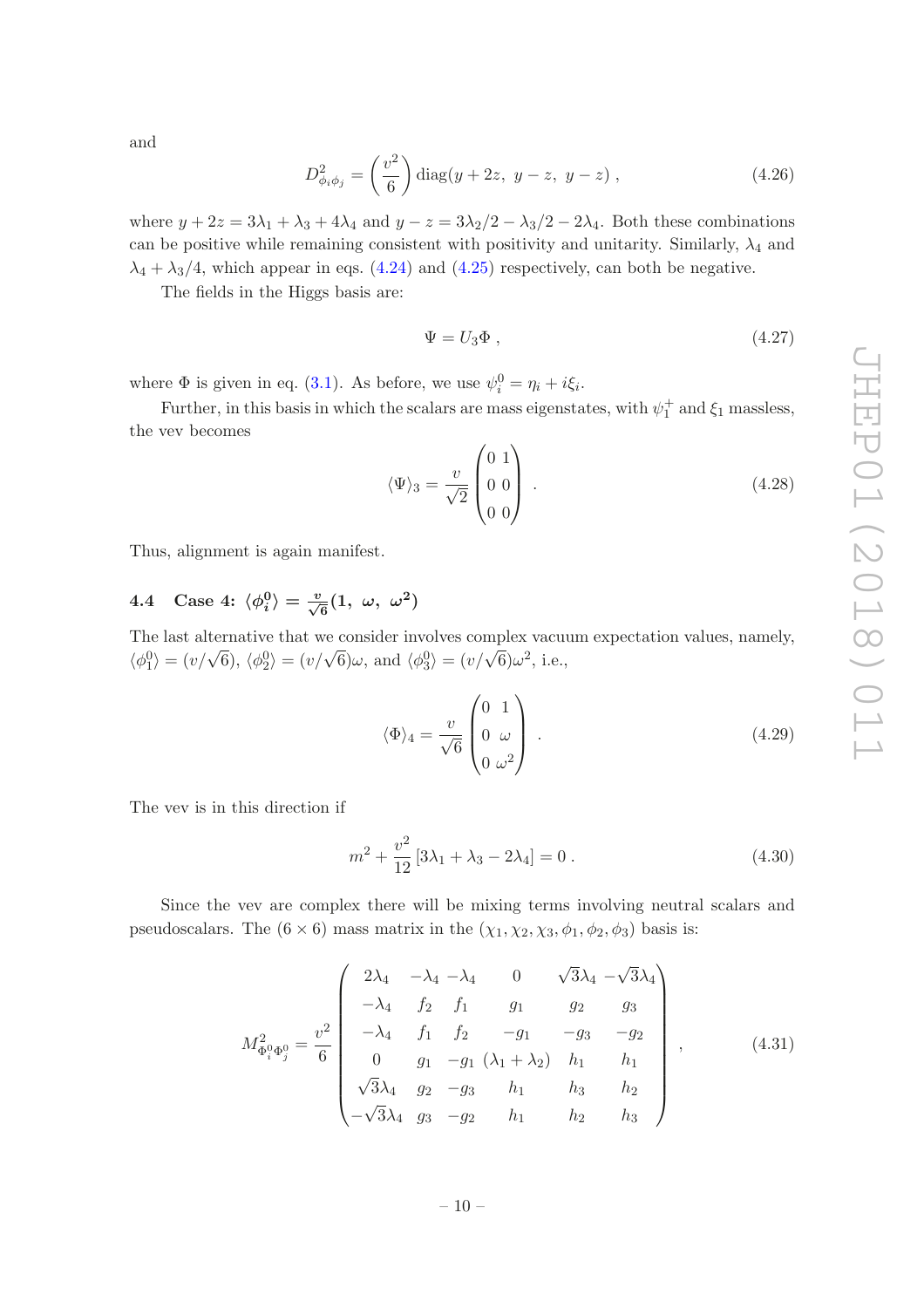where

$$
f_1 = -\frac{3}{4} [\lambda_1 - \lambda_2/2 + \lambda_3/2] - \lambda_4, \qquad f_2 = \frac{3}{4} (\lambda_1 + \lambda_2) + \frac{1}{2} \lambda_4,
$$
  
\n
$$
g_1 = \frac{\sqrt{3}}{4} \{2\lambda_1 - \lambda_2 + \lambda_3 - 4\lambda_4\}, \qquad g_2 = -\frac{\sqrt{3}}{4} \{\lambda_1 + \lambda_2 - 2\lambda_4\},
$$
  
\n
$$
g_3 = -\frac{\sqrt{3}}{4} \{\lambda_1 - \lambda_2/2 + \lambda_3/2 - 4\lambda_4\}, \qquad h_2 = \frac{1}{8} \{2\lambda_1 - \lambda_2 + \lambda_3 - 8\lambda_4\},
$$
  
\n
$$
h_3 = \frac{1}{4} \{\lambda_1 + \lambda_2 + 6\lambda_4\}.
$$
  
\n(4.32)

The matrix in eq. [\(4.31\)](#page-10-1) has an eigenstate with zero eigenvalue. This state can be readily identified by changing the basis through a  $(6 \times 6)$  unitary transformation by

<span id="page-11-1"></span>
$$
U_{6r} = \frac{1}{\sqrt{3}} \begin{pmatrix} 1 & 1 & 1 & 0 & 0 & 0 \\ 1 & -1/2 & -1/2 & 0 & -\sqrt{3}/2 & \sqrt{3}/2 \\ 1 & -1/2 & -1/2 & 0 & \sqrt{3}/2 & -\sqrt{3}/2 \\ 0 & 0 & 0 & 1 & 1 & 1 \\ 0 & \sqrt{3}/2 & -\sqrt{3}/2 & 1 & -1/2 & -1/2 \\ 0 & -\sqrt{3}/2 & \sqrt{3}/2 & 1 & -1/2 & -1/2 \end{pmatrix} .
$$
 (4.33)

The new basis thus obtained is:

$$
\begin{pmatrix}\n\xi_1 \\
\xi_2 \\
\xi_3 \\
\eta_1 \\
\eta_2 \\
\eta_3\n\end{pmatrix} = \frac{1}{\sqrt{3}} \begin{pmatrix}\n\chi_1 + \chi_2 + \chi_3 \\
\chi_1 - (\chi_2 + \chi_3)/2 - \sqrt{3}(\phi_2 - \phi_3)/2 \\
\chi_1 - (\chi_2 + \chi_3)/2 + \sqrt{3}(\phi_2 - \phi_3)/2 \\
\phi_1 + \phi_2 + \phi_3 \\
\sqrt{3}(\chi_2 - \chi_3)/2 + \phi_1 - (\phi_2 + \phi_3)/2 \\
-\sqrt{3}(\chi_2 - \chi_3)/2 + \phi_1 - (\phi_2 + \phi_3)/2\n\end{pmatrix} .
$$
\n(4.34)

It turns out that  $\xi_2$  and  $\eta_2$  are mass eigenstates with  $\xi_2$  being the mass-zero mode. The rest of the mass matrix separates into two block diagonal forms, a  $(2 \times 2)$  block for  $(\xi_1, \xi_3)$ and another for  $(\eta_1, \eta_3)$  which are:

<span id="page-11-0"></span>
$$
M_{\xi_1,\xi_3}^2 = \frac{v^2}{6} \begin{pmatrix} \lambda_A & -\lambda_A \\ -\lambda_A & \lambda_A + 18\lambda_4 \end{pmatrix} \,,\ M_{\eta_1,\eta_3}^2 = \frac{v^2}{6} \begin{pmatrix} \lambda_A & \lambda_A \\ \lambda_A & \lambda_A + 18\lambda_4 \end{pmatrix} \,,\tag{4.35}
$$

where  $\lambda_A = \frac{9}{4}$  $\frac{9}{4}\lambda_2 - \frac{3}{4}$  $\frac{3}{4}\lambda_3 - 3\lambda_4$ .  $m_{\xi_2}^2 = 0$  and  $m_{\eta_2}^2 = v^2 (3\lambda_1/2 + \lambda_3/2 - \lambda_4)$ . The eigenvalues and eigenvectors of the two matrices in eq. [\(4.35\)](#page-11-0) are:

$$
m_1^2 = \frac{v^2}{6} \left[ \lambda_A + 9\lambda_4 + \sqrt{\lambda_A^2 + 81\lambda_4^2} \right], \xi_1 = \chi_1 \cos\alpha - \chi_3 \sin\alpha, \eta_1 = \phi_1 \cos\alpha + \phi_3 \sin\alpha
$$
  

$$
m_3^2 = \frac{v^2}{6} \left[ \lambda_A + 9\lambda_4 - \sqrt{\lambda_A^2 + 81\lambda_4^2} \right], \xi_3 = \chi_1 \sin\alpha + \chi_3 \cos\alpha, \eta_3 = -\phi_1 \sin\alpha + \phi_3 \cos\alpha, \quad (4.36)
$$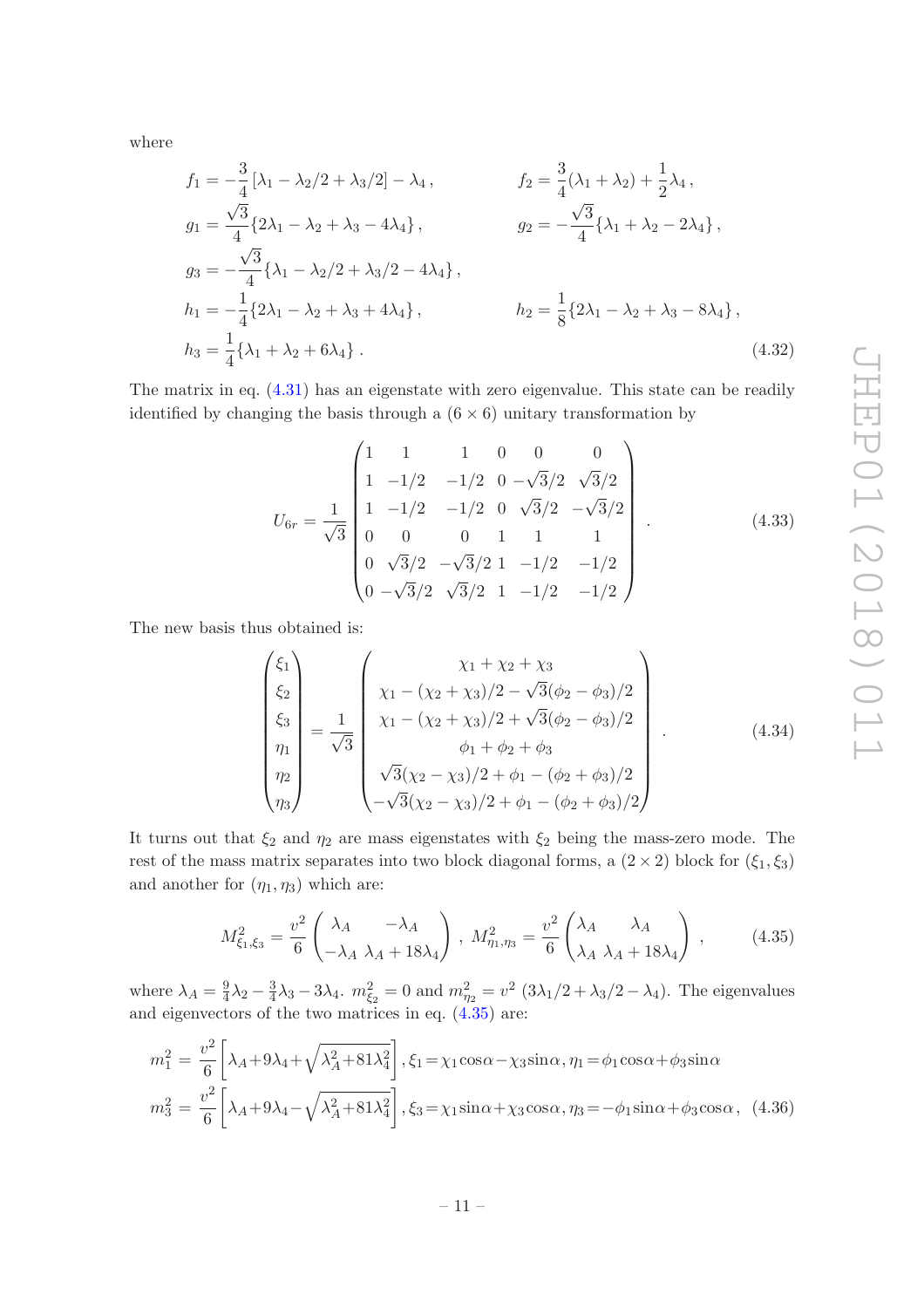where

$$
\tan 2\alpha = \frac{\lambda_A}{9\lambda_4} \,. \tag{4.37}
$$

At this stage we draw attention to the fact that the  $(6 \times 6)$  unitary matrix,  $U_{6r}$  in eq. [\(4.33\)](#page-11-1), acting on real fields  $(\chi_i, \phi_i)$  is nothing but a unitary transformation by  $U_3$  of eq. [\(2.3\)](#page-3-3) on the complex fields,  $\phi_i^0 = \phi_i + i\chi_i$ .

For the charged sector (after eliminating  $\lambda_{1,2}$  using eq. [\(4.30\)](#page-10-2)):

$$
M_{\phi_i^{\pm} \phi_j^{\pm}}^2 = \frac{v^2}{6} \begin{pmatrix} a & b & b^* \\ b^* & a & b \\ b & b^* & a \end{pmatrix} , \qquad (4.38)
$$

where  $a = (2\lambda_4 - \lambda_3)/2$  and  $b = (\omega^2 \lambda_3 + 4\omega \lambda_4)/4$ . This matrix is also diagonalised by going to the  $\Psi$  basis using eq. [\(3.2\)](#page-4-3) with  $U_3$  from eq. [\(2.3\)](#page-3-3) and one has the eigenvalues  $(a + 2Re(b)) = -\frac{v^2}{6}$  $\frac{1}{2} \cdot 2Re(b) = -\frac{v^2}{6}(3\lambda_3/4), (a - Re(b) - \sqrt{3}Im(b)) = 0$ , and  $(a - Re(b) + \sqrt{3}Im(b)) =$  $-\frac{v}{\epsilon}$  $\frac{6}{6}(3\lambda_3/4-3\lambda_4)$ . The corresponding eigenstates are precisely:

$$
\psi_1^{\pm} = (\phi_1^{\pm} + \phi_2^{\pm} + \phi_3^{\pm})/\sqrt{3}, \quad \psi_2^{\pm} = (\phi_1^{\pm} + \omega \phi_2^{\pm} + \omega^2 \phi_3^{\pm})/\sqrt{3}, \quad \psi_3^{\pm} = (\phi_1^{\pm} + \omega^2 \phi_2^{\pm} + \omega \phi_3^{\pm})/\sqrt{3}.
$$
\n(4.39)

Thus ( $\Psi_1$ ,  $\Psi_2$ ,  $\Psi_3$ ) constitute the Higgs basis for this case with  $\Psi_2$  mimicing the Standard Model scalar doublet in this case.

Note, that in this Higgs basis the vev becomes:

<span id="page-12-2"></span>
$$
\langle \Psi \rangle_4 = \frac{v}{\sqrt{2}} \begin{pmatrix} 0 & 0 \\ 0 & 1 \\ 0 & 0 \end{pmatrix} . \tag{4.40}
$$

The fact that in the  $\Psi$ -basis the vev takes the form in eq.  $(4.40)$  and that the components of  $\Psi_2$ , namely  $(\psi_2^+, \psi_2^0)$ , are both mass eigenstates with massless charged and neutral modes and a massive neutral scalar exemplifies alignment in this case.

### <span id="page-12-0"></span>5 Positivity, Unitarity

The scalar potential in eq. [\(3.4\)](#page-5-2) must be bounded from below. This gives rise to 'positivity' bounds on the couplings appearing in it. Further, tree-level unitarity of scalar-scalar scattering also gives rise to bounds on combinations of the same couplings. In the following we show that these constraints still do permit the  $\lambda_i$  to be chosen such that the mass-squareds of all scalars are either positive or vanishing.

### <span id="page-12-1"></span>5.1 Positivity limits

It is well-known that if the scalar potential of any model depends only on the squares of the fields then one has to consider the 'copositivity' constraints on the couplings. For a general model with three scalar doublets such constraints are available in the literature [\[34,](#page-20-9) [35\]](#page-20-10). We adopt these to the model with A4 symmetry.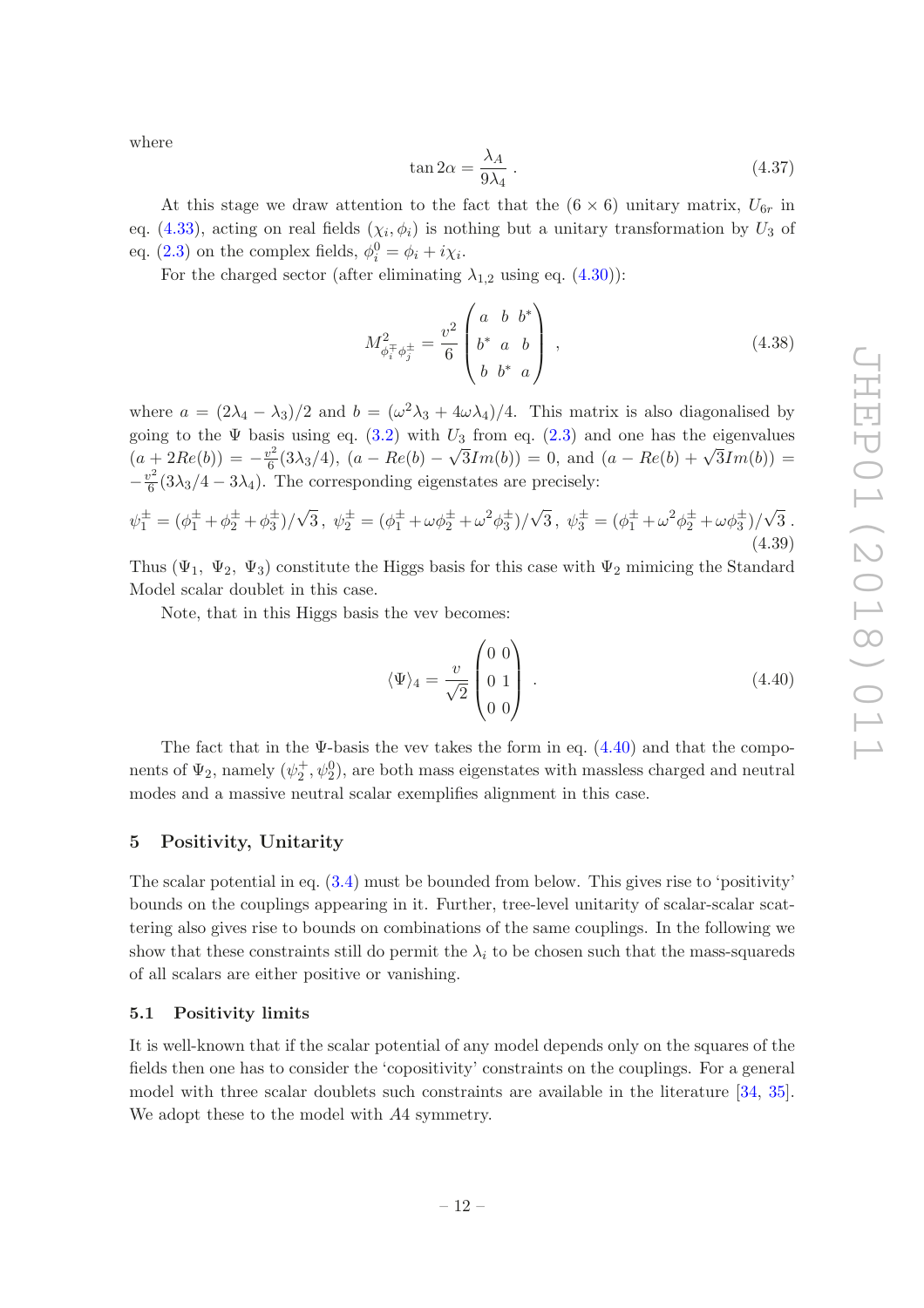Because of the A4 symmetry, the scalar quartic couplings are few and related. If all vacuum expectation values are real one has to look for the copositivity of the matrix

<span id="page-13-1"></span>
$$
M_{cop} = \begin{pmatrix} \lambda_P & \lambda_Q & \lambda_Q \\ \lambda_Q & \lambda_P & \lambda_Q \\ \lambda_Q & \lambda_Q & \lambda_P \end{pmatrix} , \qquad (5.1)
$$

where the combinations

$$
\lambda_P = (\lambda_1 + \lambda_2)/2, \ \lambda_Q = (2\lambda_1 - \lambda_2 + \lambda_3 + 4\lambda_4)/4. \tag{5.2}
$$

The conditions to be satisfied are:

$$
\lambda_P \ge 0
$$
,  $\lambda_P + \lambda_Q \ge 0$ , and  $\sqrt{\lambda_P^3 + (3\lambda_Q) \sqrt{\lambda_P} + \sqrt{2(\lambda_P + \lambda_Q)^3}} \ge 0$ . (5.3)

To satisfy these conditions it is enough to demand  $\lambda_P \ge 0$  and  $\lambda_Q \ge -\frac{1}{2}\lambda_P$  which translate to:

<span id="page-13-2"></span>
$$
\lambda_1 + \lambda_2 \ge 0, \ 3\lambda_1 + \lambda_3 + 4\lambda_4 \ge 0 \,. \tag{5.4}
$$

For complex vev, in general, one has to look at the *positivity* of the matrix. However, in the simpler situation in the Case 4 discussed earlier, where the phases of  $\langle \Phi_1 \rangle$ ,  $\langle \Phi_2 \rangle$  and  $\langle \Phi_3 \rangle$  are  $(0, 2\pi/3, 4\pi/3)$ , the copositivity criteria continue to apply. The matrix  $M_{\text{cop}}$  is the same as in eq.  $(5.1)$  except for

$$
\lambda_Q \to \lambda_R = (2\lambda_1 - \lambda_2 + \lambda_3 - 2\lambda_4)/4. \tag{5.5}
$$

In this case, one must satisfy

<span id="page-13-3"></span>
$$
\lambda_1 + \lambda_2 \ge 0, \ 3\lambda_1 + \lambda_3 - 2\lambda_4 \ge 0 \,. \tag{5.6}
$$

### <span id="page-13-0"></span>5.2 s-wave unitarity

The potential in eq. [\(3.4\)](#page-5-2) involves  $SU(2)_L$  doublet scalar fields  $(I = 1/2)$  with  $Y = 1$  and their hermitian conjugates. The quartic terms in the potential can give rise to tree-level scalar-scalar scattering processes. At high energies one can classify the scattering states by their  $SU(2)_L$  and Y quantum numbers. The two-particle states can be in  $SU(2)_L$  singlet  $(I = 0)$  or  $SU(2)_L$  triplet  $(I = 1)$  channels and for both cases with  $Y = 2$  (e.g.,  $\phi_i^+ \phi_j^+$ initial/final states,  $i, j = 1, 2, 3$  or 0 (e.g.,  $\phi_i^+ \phi_j^*{}^0$  initial/final states,  $i, j = 1, 2, 3$ ). The scattering processes in every channel must respect limits arising from probabilitiy conservation, i.e., unitarity. This implies bounds on the amplitudes for each partial wave. Here we restrict ourselves to the bounds from s-wave scattering for the different channels [\[36](#page-20-11), [37\]](#page-20-12).

A discussion of the unitarity bounds for the two-scalar-doublet model along these lines can be found in [\[36\]](#page-20-11). It can be readily generalised to the three-scalar-doublet case under consideration here.

The results we obtained are displayed in table [1.](#page-14-0) Besides  $I$  and  $Y$  an initial or final state will carry two indices  $(i, j)$  when the two scalars are from  $\Phi_i$  and  $\Phi_j$ . We treat two cases separately. 'Diagonal' corresponds to states with  $i = j$  while 'Off-diagonal' is for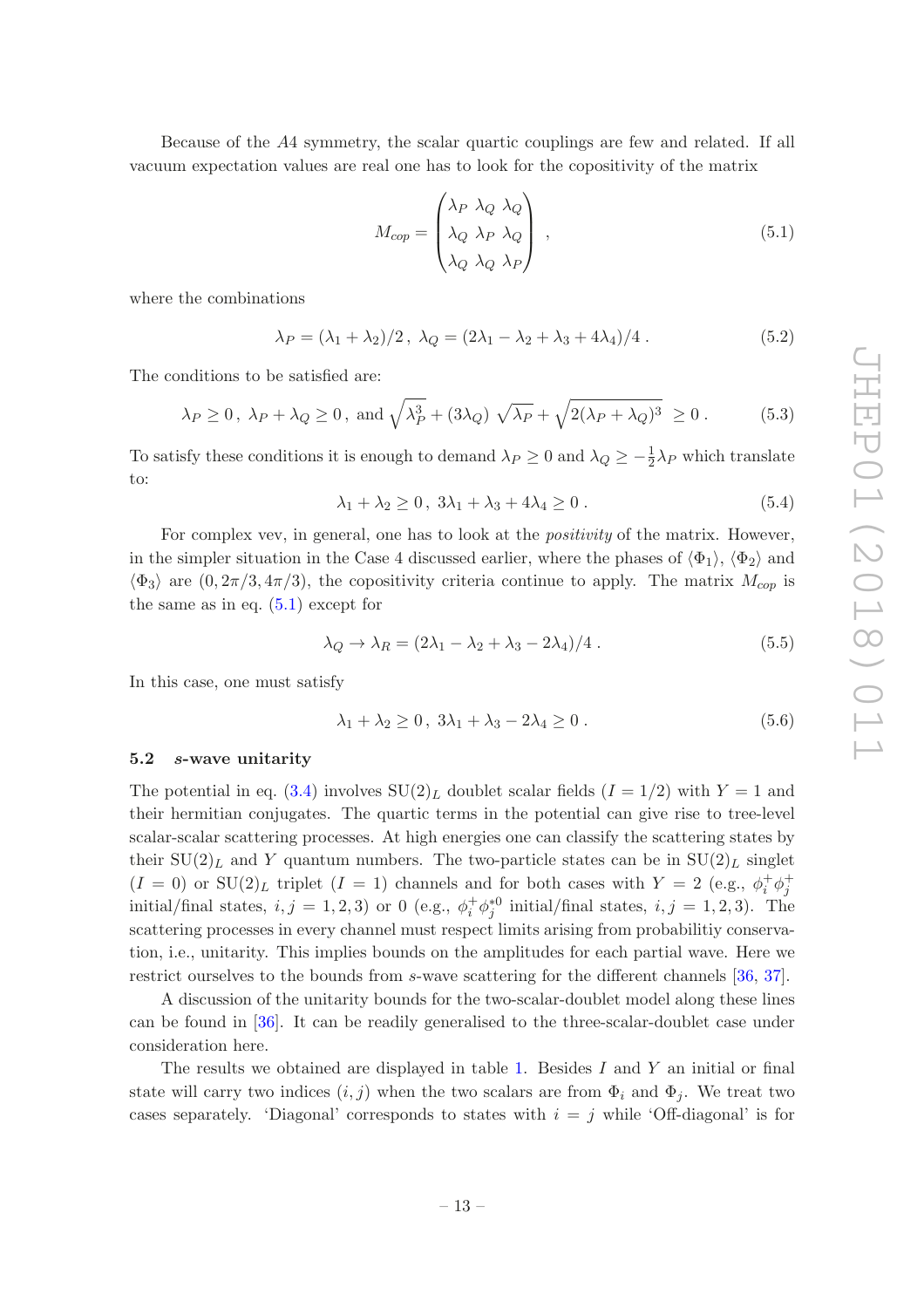|           | Quantum numbers             | Type         | Matrix       | Eigenvalues                                                                                     |
|-----------|-----------------------------|--------------|--------------|-------------------------------------------------------------------------------------------------|
| $SU(2)_L$ | Y                           |              | size         |                                                                                                 |
|           | $\mathcal{D}_{\mathcal{L}}$ | Diagonal     | $3 \times 3$ | $ (\lambda_1-2\lambda_4) ,  (\lambda_1+4\lambda_4) $                                            |
|           | $\mathcal{D}$               | Off-diagonal | $3 \times 3$ | $ (\lambda_3-3\lambda_2)/2 $                                                                    |
| $\Omega$  | $\mathcal{D}$               | Off-diagonal | $3 \times 3$ | $ (\lambda_3+3\lambda_2)/2 $                                                                    |
|           | $\left( \right)$            | Diagonal     | $3 \times 3$ | $ (\lambda_1 - \lambda_3/2) ,  (\lambda_1 + \lambda_3) $                                        |
|           | $\Omega$                    | Off-diagonal | $6 \times 6$ | $ (3\lambda_2 + 4\lambda_4)/2 ,  (3\lambda_2 - 4\lambda_4)/2 $                                  |
| $\Omega$  | $\Omega$                    | Diagonal     | $3 \times 3$ | $ (6\lambda_1+6\lambda_2-\lambda_3)/2 ,  (3\lambda_1-6\lambda_2+\lambda_3) $                    |
| $\Omega$  | $\Omega$                    | Off-diagonal | $6 \times 6$ | $ (-3\lambda_2 + 2\lambda_3 - 12\lambda_4)/2 $ , $ (-3\lambda_2 + 2\lambda_3 + 12\lambda_4)/2 $ |

<span id="page-14-0"></span>Table 1. The dimensionalities and eigenvalues of the tree-level scattering matrices for the different  $SU(2)_L$  and Y sectors. 'Diagonal' ('Off-diagonal') corresponds to  $i = j$   $(i \neq j)$  with  $i, j = 1, 2, 3$ . From unitarity the magnitude of each eigenvalue must be bounded by  $1/8\pi$ .

 $i \neq j$ . Since in all terms in the potential in eq. [\(3.4\)](#page-5-2) any field,  $\Phi_i$ , appears an even number of times, a 'Diagonal' initial state cannot scatter into an 'Off-diagonal' state and *vice versa*. So, the two sectors are completely decoupled for the A4-symmetric potential. Note that for the 'Diagonal' case there is no  $SU(2)_L$  singlet state with  $Y = 2$  due to Bose statistics.

We denote the s-wave scattering amplitude by  $S(I, Y)$ . For each choice of I, I<sub>3</sub>, and Y quantum numbers there are a fixed set of states determined by the available options for i and j. A scattering matrix can be obtained for an initial state from this set going over to a final state also from this set. s-wave unitarity requires every eigenvalue of the matrix to be bounded by  $1/8\pi$ . For example, for the  $S(0, 2)$  'Off-diagonal' case the states are  $\Gamma_{12}(0,2) \equiv (\phi_1^+ \phi_2^0 - \phi_1^0 \phi_2^+) / \sqrt{2}$ ,  $\Gamma_{23}(0,2) \equiv (\phi_2^+ \phi_3^0 - \phi_2^0 \phi_3^+) / \sqrt{2}$ ,  $\Gamma_{31}(0,2) \equiv (\phi_3^+ \phi_1^0 - \phi_2^0 \phi_3^+) / \sqrt{2}$  $\phi_3^0\phi_1^+\rightarrow\sqrt{2}$ . Scattering between these states<sup>[7](#page-14-1)</sup> gives rise to a  $(3\times3)$  matrix. The matrix is diagonal because no term in the potential in eq. [\(3.4\)](#page-5-2) can cause an off-diagonal transition in this sector, e.g.,  $\Gamma_{12}(0, 2) \not\leftrightarrow \Gamma_{23}(0, 2)$ , which involves an odd number of  $\Phi_1$  and  $\Phi_3$  fields. Also, the matrix is proportional to the identity due to the A4 symmetry. On the other hand, for the  $S(0,0)$  'Off-diagonal' case for any i and j  $(i \neq j)$  the initial and final states can be any one of  $(\phi_i^+\phi_j^- + \phi_i^0\phi_j^*)/\sqrt{2}$  or  $(\phi_i^-\phi_j^+ + \phi_i^*0\phi_j^0)/\sqrt{2}$ . This results in a  $(6 \times 6)$ matrix which turns out to be of block diagonal form with three identical  $(2 \times 2)$  blocks.

In table [1](#page-14-0) we have listed the different channels, the corresponding scattering matrix dimensions, and their eigenvalues. We present below two typical examples of the matrices, corresponding to the first and fifth rows of table [1.](#page-14-0)

$$
8\pi S(1,2)_{\text{diag}} = \begin{pmatrix} \lambda_1 & 2\lambda_4 & 2\lambda_4 \\ 2\lambda_4 & \lambda_1 & 2\lambda_4 \\ 2\lambda_4 & 2\lambda_4 & \lambda_1 \end{pmatrix},
$$

<span id="page-14-1"></span><sup>&</sup>lt;sup>7</sup>Notice that  $\Gamma_{ij}(0, 2) = -\Gamma_{ji}(0, 2)$ .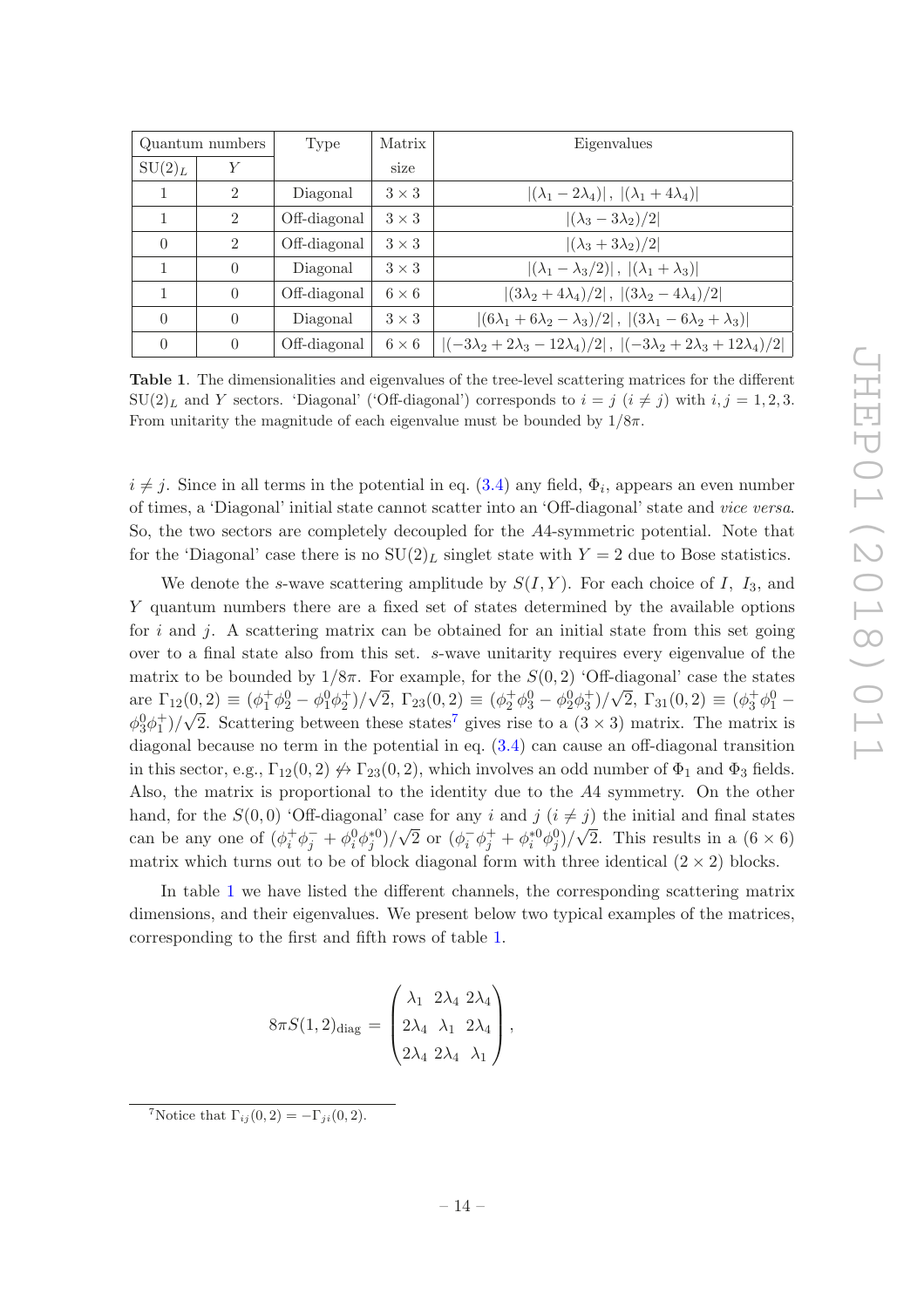$$
8\pi S(1,0)_{\text{off-diag}} = \begin{pmatrix} X & 0 & 0 \\ 0 & X & 0 \\ 0 & 0 & X \end{pmatrix}, X = \begin{pmatrix} -3\lambda_2/2 & 2\lambda_4 \\ 2\lambda_4 & -3\lambda_2/2 \end{pmatrix} . \tag{5.7}
$$

For all cases at least one (or more) of the eigenvalues is degenerate due to the A4 symmetry requirement on the potential.

Note that the above discussion of tree-level unitarity has been in terms of the defining scalar fields  $\Phi_{1,2,3}$ . An alternate approach which also appears in the literature is to consider the unitarity bounds following from the scattering of physical mass eigenstate scalars. The results are equivalent.

#### <span id="page-15-0"></span>5.3 Scalar mass-squareds

In section [4](#page-5-1) we have obtained the mass eigenvalues of the charged and neutral scalars for the four alternate choices of the vevs. We find from the limits on the quartic couplings from positivity and from unitarity (table [1\)](#page-14-0) that there is ample room to choose the  $\lambda_i$  such that all scalar mass-squareds are positive, i.e., all masses are real.

In particular, positivity of the mass-squared for all the physical fields requires:

Case 1: 
$$
\lambda_1 + \lambda_2 > 0
$$
,  $\lambda_2 < 0$ ,  $3\lambda_2 - \lambda_3 + 4\lambda_4 < 0$ ,  $3\lambda_2 - \lambda_3 - 4\lambda_4 < 0$ .

Of the above conditions, the first is a requirement that must be met, see eq.  $(5.4)$ , for the potential to be positive. Besides, one must make the choices  $\lambda_2 < 0$  and  $(3\lambda_2-\lambda_3+4|\lambda_4|) < 0$ .

Case 2 : as noted in section [4](#page-7-0).2, for real  $\lambda_4$  this case is inadmissible.

In the appendix we show that this issue is removed if  $\lambda_4$  is taken complex.

Case  $3: \lambda_4 < 0$ ,  $\lambda_3 + 4\lambda_4 < 0$ ,  $3\lambda_1 + \lambda_3 + 4\lambda_4 > 0$ ,  $3\lambda_2 - \lambda_3 - 4\lambda_4 > 0$ .

The third inequality in the above is again a consequence of the positivity of the potential, eq. [\(5.4\)](#page-13-2). Along with this, the imposition of the first and second conditions imply the fourth.

Case 4: 
$$
3\lambda_1 + \lambda_3 - 2\lambda_4 > 0
$$
,  $\lambda_3 < 0$ ,  $\lambda_3 - 4\lambda_4 < 0$ ,  $\lambda_4 (3\lambda_2 - \lambda_3 - 4\lambda_4) > 0$ .

The first condition is anyway satisfied for the positivity of the potential, see eq. [\(5.6\)](#page-13-3). Further, this soultion is viable in the parameter region defined by the remaining conditions.

The constraints from unitarity in table [1](#page-14-0) set bounds on the magnitude of some combinations of these couplings. Barring unnatural cancellations, this implies that none of the  $\lambda_i$  can be arbitrarily large in magnitude.

#### <span id="page-15-1"></span>6 Conclusions

In this paper we have considered a three-Higgs doublet model with A4 symmetry. We have examined the vevs which have been identified as the *only* possible global minima of this potential. These choices have been used in realistic physics models. Here we have shown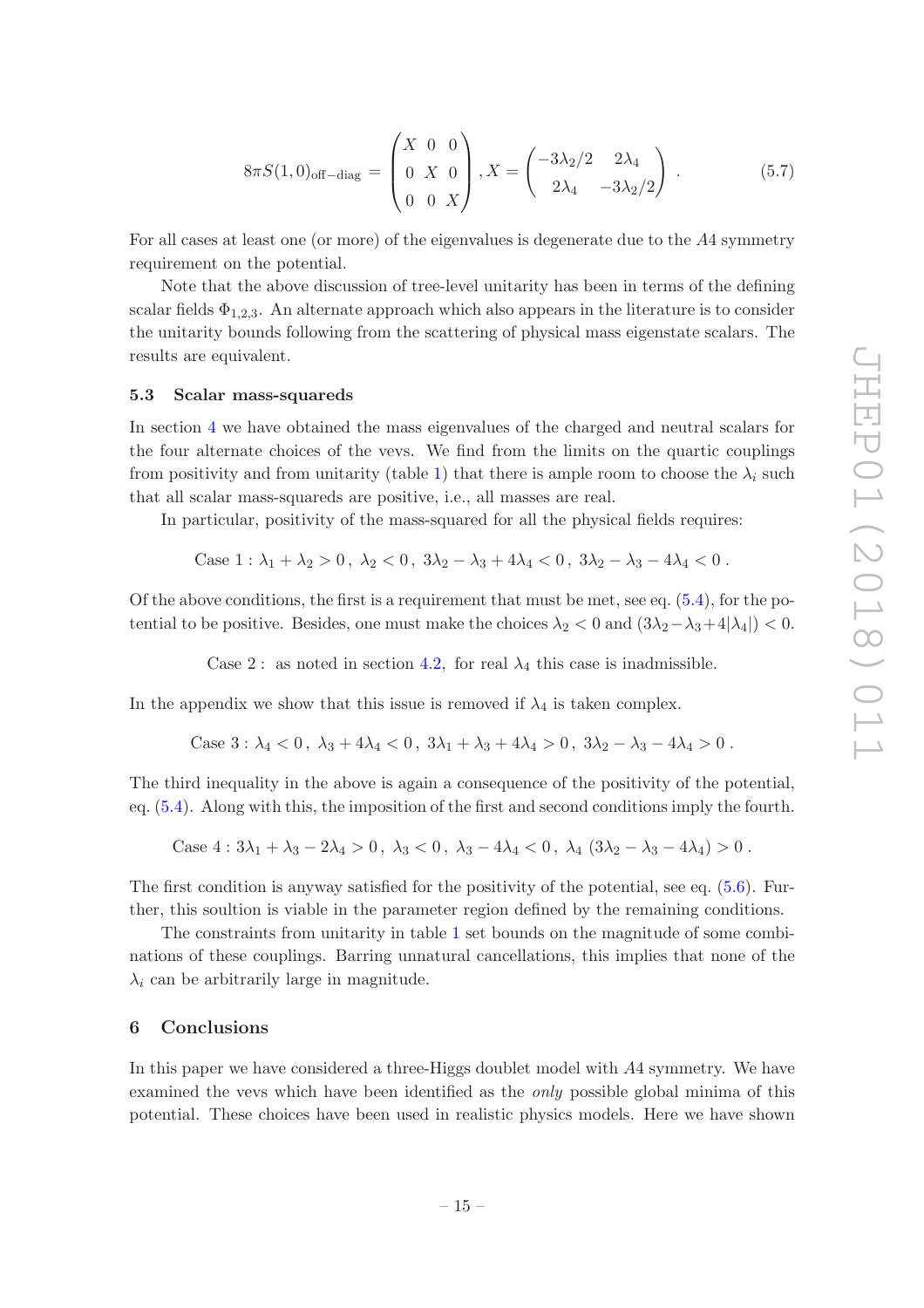that in all these cases alignment is automatic due to the A4 symmetry. We demonstrate that the bounds on the quartic couplings from positivity and unitarity can be satisfied while keeping all scalar mass-squareds positive.

The attractive feature of A4 symmetry is that the terms that are allowed in the potential ensure distinctive textures for the scalar mass matrices. Alignment for the global minima vevs is a result of this. Another consequence is that the mixing matrices in the scalar sector are of a few standard forms.

Needless to say, since alignment is valid, with the minimal scalar content considered in this work, in the Higgs basis fermion masses will arise from the coupling to the analogue of the SM Higgs boson in this model. Usually, however, realistic models involve the inclusion of more scalar fields. Such a model based on A4 symmetry incorporating fermions and reproducing their observed mass and mixing patterns through Yukawa couplings is beyond the scope of this work.

In conclusion, this model exhibits several features which make it of interest for further exploration.

### Acknowledgments

SP acknowledges support from CSIR, India through a NET Senior Research Fellowship. AR is partially funded by SERB Grant No. SR/S2/JCB-14/2009 and SERB grant No. EMR/2015/001989.

### <span id="page-16-0"></span>A Case 2 generalisation

It was shown in section [4.2](#page-7-0) that though alignment is valid for the vev  $\langle \Phi_0 \rangle = (v/2)(1, 1, 0)$ the physical scalar mass-squareds cannot all be made simultaneously positive when the coupling  $\lambda_4$  is real. We show in this appendix that this issue is addressed when  $\lambda_4$  is complex.

We take  $\lambda_4 = |\lambda_4|e^{i\delta}$  and the vev of the neutral scalars as  $(v/2)(1, e^{i\alpha}, 0)$ . In this case, the minimisation condition becomes:

$$
m^{2} + \frac{v^{2}}{4} \left[ \lambda_{1} + \frac{1}{4} \lambda_{2} + \frac{1}{4} \lambda_{3} - |\lambda_{4}| \right] = 0 \text{ and } \delta + 2\alpha = \pi
$$
 (A.1)

Note that the phase of  $\lambda_4$  is related to that of the vev.

If  $\lambda_4$  is complex then the charged scalar sector  $(\phi_1^{\pm}, \phi_2^{\pm}, \phi_3^{\pm})$  mass-squared matrix is:

$$
M_{\phi_i^{\pm}\phi_j^{\pm}}^2 = \left(\frac{v^2}{4}\right) \begin{pmatrix} -\lambda_3/4 + |\lambda_4| & e^{-i\alpha}(\lambda_3/4 - |\lambda_4|) & 0\\ e^{i\alpha}(\lambda_3/4 - |\lambda_4|) & -\lambda_3/4 + |\lambda_4| & 0\\ 0 & 0 & -3\lambda_2/4 - \lambda_3/4 + |\lambda_4|\end{pmatrix} .
$$
 (A.2)

This matrix is diagonalised by a unitary transformation of the fields:

<span id="page-16-1"></span>
$$
\begin{pmatrix} \Psi_1 \\ \Psi_2 \\ \Psi_3 \end{pmatrix} = U_{2c} \begin{pmatrix} \Phi_1 \\ \Phi_2 \\ \Phi_3 \end{pmatrix} \quad \text{with } U_{2c} = \frac{1}{\sqrt{2}} \begin{pmatrix} 1 & e^{-i\alpha} & 0 \\ e^{i\alpha} & -1 & 0 \\ 0 & 0 & 1 \end{pmatrix} . \tag{A.3}
$$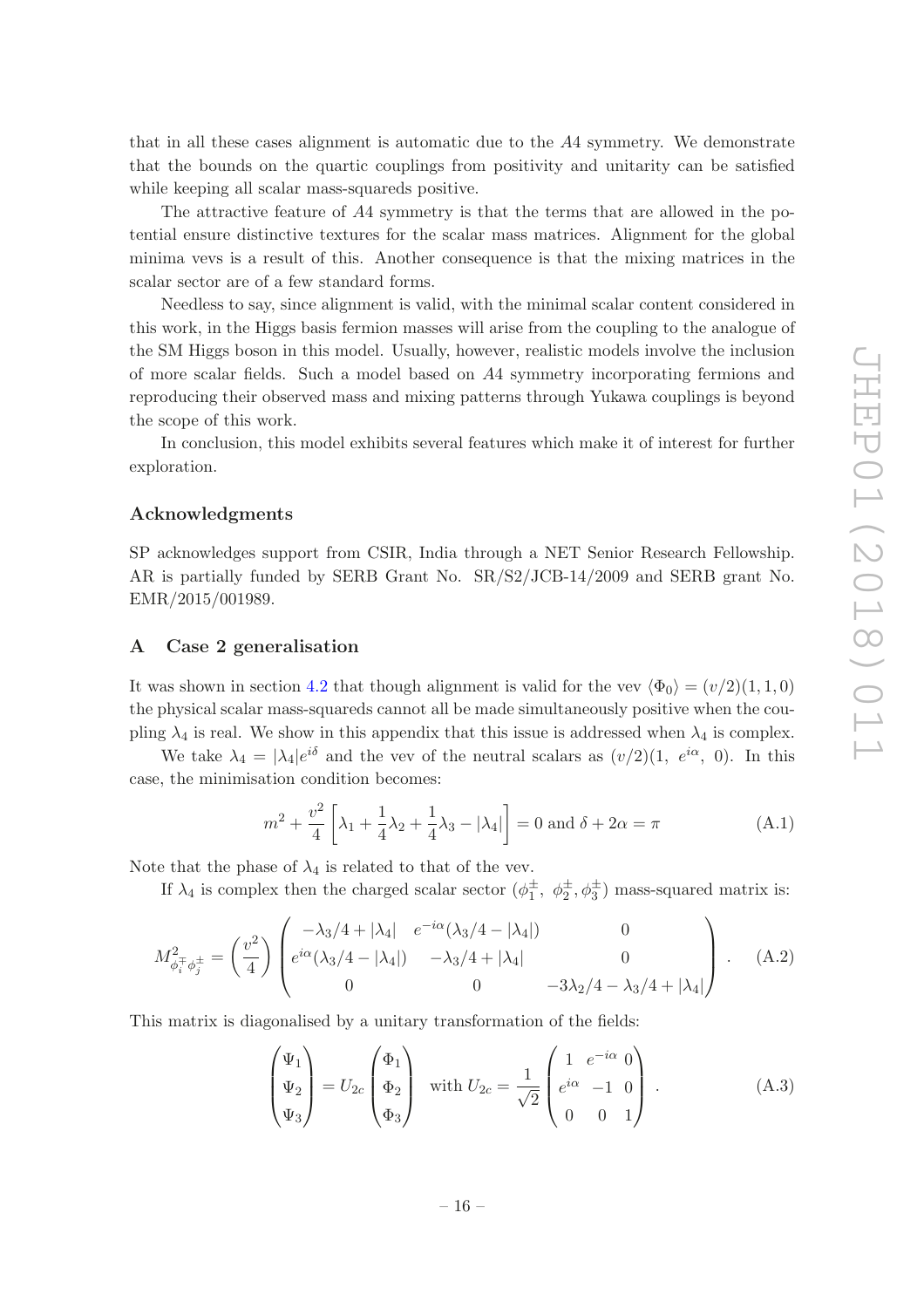As before, we write  $\Psi_i^0 = \eta_i + i\xi_i$ . Notice that in this basis the vev is of the form  $\langle \Psi^0 \rangle =$  $(v/\sqrt{2})(1,0,0).$ 

The charged states  $(\psi_1^{\pm}, \psi_2^{\pm}, \psi_3^{\pm})$  have masses 0,  $(v/2)\sqrt{-\lambda_3/2+2|\lambda_4|}$ ,  $(v/2)\sqrt{-3\lambda_2/4 - \lambda_3/4 + |\lambda_4|}$  respectively. That  $\psi$  $\frac{1}{1}$  is massless is indicative that the  $\Psi_i$  constitute the Higgs basis. To establish alignment we need to check that  $\xi_1$  is massless and  $\eta_1$  has a positive mass-squared.

Because the vev and  $\lambda_4$  are now complex there is scalar-pseudoscalar mixing in the neutral sector. The neutral sector mass-squared matrix splits up into a  $(2 \times 2)$  block for  $(\chi_3, \phi_3)$  which remains decoupled from the remaining  $(4 \times 4)$  block. For the other neutral fields, i.e.,  $(\chi_1, \chi_2, \phi_1, \phi_2)$  states:

$$
M_{\chi_1,\chi_2,\phi_1,\phi_2}^2 = \frac{v^2}{4} 2|\lambda_4| \left[ I + \begin{pmatrix} 0 & -\cos\alpha & 0 & \sin\alpha \\ -\cos\alpha & K\sin^2\alpha & J\sin\alpha & K\sin\alpha\cos\alpha \\ 0 & J\sin\alpha & K & J\cos\alpha \\ \sin\alpha & K\sin\alpha\cos\alpha & J\cos\alpha & K\cos^2\alpha \end{pmatrix} \right].
$$
 (A.4)

Here  $K = (\lambda_1 + \lambda_2 - 2|\lambda_4|)/2|\lambda_4|$  and  $J = (\lambda_1 - \lambda_2/2 + \lambda_3/2 - 2|\lambda_4|)/2|\lambda_4|$ .

This matrix is diagonalised by a  $(4 \times 4)$  unitary matrix which is the upper  $(2 \times 2)$  block of  $U_{2c}$  in eq. [\(A.3\)](#page-16-1) expressed in this  $(\chi_{1,2}, \phi_{1,2})$  basis, i.e.,:

$$
U_{4r} = \frac{1}{\sqrt{2}} \begin{pmatrix} 1 & \cos \alpha & 0 & -\sin \alpha \\ \cos \alpha & -1 & \sin \alpha & 0 \\ 0 & \sin \alpha & 1 & \cos \alpha \\ -\sin \alpha & 0 & \cos \alpha & -1 \end{pmatrix} .
$$
 (A.5)

We find

<span id="page-17-0"></span>
$$
U_{4r}^{\dagger} \left[ M_{\chi_1, \chi_2, \phi_1, \phi_2}^2 \right] U_{4r} = \frac{v^2}{4} 2|\lambda_4|
$$
\n
$$
\times \begin{pmatrix}\n0 & 0 & 0 & 0 \\
0 & 2 + (-1 + K - J) \sin^2 \alpha & 0 & (-1 + K - J) \sin \alpha \cos \alpha \\
0 & 0 & (1 + K + J) & 0 \\
0 & (-1 + K - J) \sin \alpha \cos \alpha & 0 & 2 + (-1 + K - J) \cos^2 \alpha\n\end{pmatrix}.
$$
\n(A.6)

Thus, as required for alignment, the masses of  $\xi_1$  and  $\eta_1$  are:

$$
m_{\xi_1} = 0, \ m_{\eta_1} = \frac{v}{2} \sqrt{2\lambda_1 + \lambda_2/2 + \lambda_3/2 - 2|\lambda_4|} \tag{A.7}
$$

The latter plays the role of the SM Higgs boson.

The remaining mass eigenstates  $(\xi_2'$  and  $\eta_2'$ ), which can also be read off from eq. [\(A.6\)](#page-17-0), are superpositions of  $\xi_2$  and  $\eta_2$  defined through a rotation by the angle  $\alpha$  with masses

<span id="page-17-1"></span>
$$
m_{\xi_2', \eta_2'} = v \sqrt{|\lambda_4|}, \frac{v}{2} \sqrt{3\lambda_2/2 - \lambda_3/2 + 2|\lambda_4|}.
$$
 (A.8)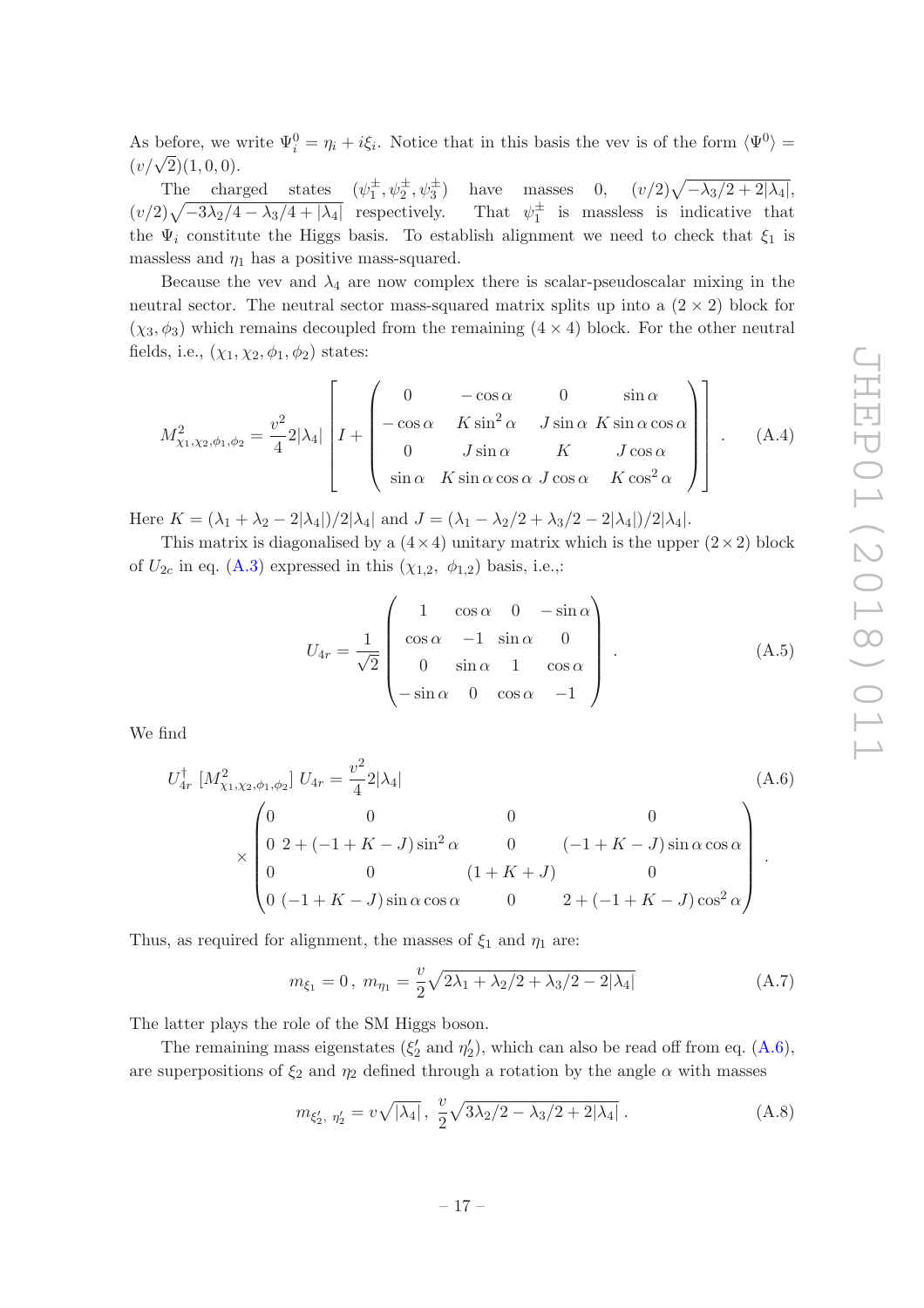The other neutral scalars, namely  $(\chi_3, \phi_3) \equiv (\xi_3, \eta_3)$ , are decoupled from the rest and have the mass matrix:

$$
M_{\chi_3, \phi_3}^2 = \frac{v^2}{4} \left[ \left( -\frac{3}{4}\lambda_2 + \frac{1}{4}\lambda_3 + |\lambda_4| \right) I + 2|\lambda_4|\cos(3\alpha) \left( \frac{\cos\alpha}{-\sin\alpha} - \frac{\sin\alpha}{-\sin\alpha} \right) \right].
$$
 (A.9)

The eigenvalues of this matrix are:

<span id="page-18-3"></span>
$$
m_{\xi'_3, \ \eta'_3} = \frac{v}{2} \sqrt{-3\lambda_2/4 + \lambda_3/4 + |\lambda_4| \{1 \mp 2\cos(3\alpha)\}}, \tag{A.10}
$$

where  $\xi'_3$  and  $\eta'_3$  are obtained from  $\xi_3$  and  $\eta_3$  by a rotation through an angle  $\alpha/2$ .

A bound on the phase  $\alpha$  is readily obtained from eqs. [\(A.8\)](#page-17-1) and [\(A.10\)](#page-18-3). One has:

$$
m_{\xi'_3, \ \eta'_3}^2 = \frac{1}{2} m_{\xi'_2}^2 \left[ \frac{m_{\xi'_2}^2 - m_{\eta'_2}^2}{m_{\xi'_2}^2} \mp \cos(3\alpha) \right] \ . \tag{A.11}
$$

One can immediately conclude that:

$$
|\cos(3\alpha)| \le \frac{m_{\xi_2'}^2 - m_{\eta_2'}}{m_{\xi_2'}} . \tag{A.12}
$$

Thus one must have

$$
m_{\xi_2'}^2 > m_{\eta_2'}^2 \Rightarrow 2|\lambda_4| > \frac{3}{2}\lambda_2 - \frac{1}{2}\lambda_3. \tag{A.13}
$$

In addition, one has the sum-rule:

$$
m_{\eta'_2}^2 + m_{\xi'_3}^2 + m_{\eta'_3}^2 = m_{\xi'_2}^2.
$$
 (A.14)

It is worth bearing in mind that the choices  $\alpha = 0$  and  $\alpha = \pi$ , which correspond to the real limit, are inadmissible. In both cases  $m_{\eta'_2}$  has to vanish, which is ruled out on physics grounds.

It is not difficult to ensure the reality of all the scalar masses at the same time by a suitable choice of the  $\lambda_i$  while satisfying the requirements of positivity of the potential.

Open Access. This article is distributed under the terms of the Creative Commons Attribution License [\(CC-BY 4.0\)](https://creativecommons.org/licenses/by/4.0/), which permits any use, distribution and reproduction in any medium, provided the original author(s) and source are credited.

#### References

- <span id="page-18-0"></span>[1] ATLAS collaboration, *Observation of a new particle in the search for the Standard Model Higgs boson with the ATLAS detector at the LHC*, *[Phys. Lett.](https://doi.org/10.1016/j.physletb.2012.08.020)* B 716 (2012) 1 [[arXiv:1207.7214](https://arxiv.org/abs/1207.7214)] [IN[SPIRE](https://inspirehep.net/search?p=find+EPRINT+arXiv:1207.7214)].
- <span id="page-18-1"></span>[2] CMS collaboration, *Observation of a new boson at a mass of* 125 *GeV with the CMS experiment at the LHC*, *[Phys. Lett.](https://doi.org/10.1016/j.physletb.2012.08.021)* B 716 (2012) 30 [[arXiv:1207.7235](https://arxiv.org/abs/1207.7235)] [IN[SPIRE](https://inspirehep.net/search?p=find+EPRINT+arXiv:1207.7235)].
- <span id="page-18-2"></span>[3] A. Datta and A. Raychaudhuri, *Next-to-minimal Higgs: mass bounds and search prospects*, *Phys. Rev.* **D 57** [\(1998\) 2940](https://doi.org/10.1103/PhysRevD.57.2940) [[hep-ph/9708444](https://arxiv.org/abs/hep-ph/9708444)] [IN[SPIRE](https://inspirehep.net/search?p=find+EPRINT+hep-ph/9708444)].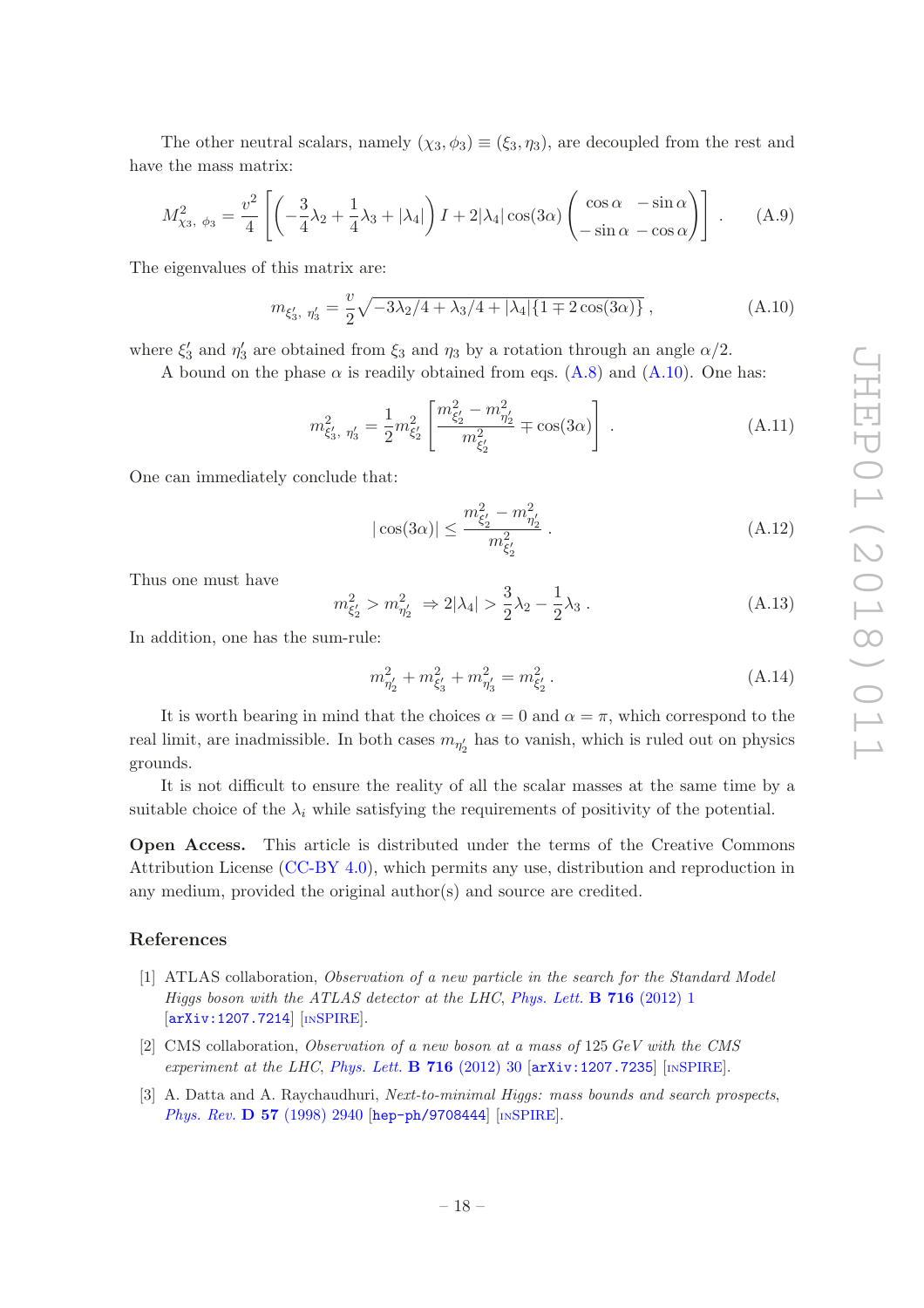- <span id="page-19-0"></span>[4] M. Magg and C. Wetterich, *Neutrino mass problem and gauge hierarchy*, *[Phys. Lett.](https://doi.org/10.1016/0370-2693(80)90825-4)* **B 94** (1980) 61 [IN[SPIRE](https://inspirehep.net/search?p=find+J+%22Phys.Lett.,B94,61%22)].
- <span id="page-19-1"></span>[5] G.C. Branco, P.M. Ferreira, L. Lavoura, M.N. Rebelo, M. Sher and J.P. Silva, *Theory and phenomenology of two-Higgs-doublet models*, *[Phys. Rept.](https://doi.org/10.1016/j.physrep.2012.02.002)* 516 (2012) 1 [[arXiv:1106.0034](https://arxiv.org/abs/1106.0034)] [IN[SPIRE](https://inspirehep.net/search?p=find+EPRINT+arXiv:1106.0034)].
- <span id="page-19-2"></span>[6] I.P. Ivanov, *Building and testing models with extended Higgs sectors*, *[Prog. Part. Nucl. Phys.](https://doi.org/10.1016/j.ppnp.2017.03.001)* 95 (2017) 160 [[arXiv:1702.03776](https://arxiv.org/abs/1702.03776)] [IN[SPIRE](https://inspirehep.net/search?p=find+EPRINT+arXiv:1702.03776)].
- [7] A. Pilaftsis, *Symmetries for Standard Model alignment in multi-Higgs doublet models*, *Phys. Rev.* **D 93** [\(2016\) 075012](https://doi.org/10.1103/PhysRevD.93.075012) [[arXiv:1602.02017](https://arxiv.org/abs/1602.02017)] [IN[SPIRE](https://inspirehep.net/search?p=find+EPRINT+arXiv:1602.02017)].
- <span id="page-19-3"></span>[8] M.P. Bento, H.E. Haber, J.C. Rom˜ao and J.P. Silva, *Multi-Higgs doublet models: physical parametrization, sum rules and unitarity bounds*, *JHEP* 11 [\(2017\) 095](https://doi.org/10.1007/JHEP11(2017)095) [[arXiv:1708.09408](https://arxiv.org/abs/1708.09408)] [IN[SPIRE](https://inspirehep.net/search?p=find+EPRINT+arXiv:1708.09408)].
- <span id="page-19-4"></span>[9] I.P. Ivanov and C.C. Nishi, *Symmetry breaking patterns in* 3*HDM*, *JHEP* 01 [\(2015\) 021](https://doi.org/10.1007/JHEP01(2015)021) [[arXiv:1410.6139](https://arxiv.org/abs/1410.6139)] [IN[SPIRE](https://inspirehep.net/search?p=find+EPRINT+arXiv:1410.6139)].
- [10] A. Aranda, C. Bonilla and J.L. Diaz-Cruz, *Three generations of Higgses and the cyclic groups*, *[Phys. Lett.](https://doi.org/10.1016/j.physletb.2012.09.011)* B 717 (2012) 248 [[arXiv:1204.5558](https://arxiv.org/abs/1204.5558)] [IN[SPIRE](https://inspirehep.net/search?p=find+EPRINT+arXiv:1204.5558)].
- <span id="page-19-5"></span>[11] A. Tofighi and M. Moazzen, *Neutral minima in three-Higgs doublet models*, *[Int. J. Theor. Phys.](https://doi.org/10.1007/s10773-009-0141-8)* 48 (2009) 3372 [IN[SPIRE](https://inspirehep.net/search?p=find+J+%22Int.J.Theor.Phys.,48,3372%22)].
- <span id="page-19-6"></span>[12] V. Keus, S.F. King and S. Moretti, *Three-Higgs-doublet models: symmetries, potentials and Higgs boson masses*, *JHEP* 01 [\(2014\) 052](https://doi.org/10.1007/JHEP01(2014)052) [[arXiv:1310.8253](https://arxiv.org/abs/1310.8253)] [IN[SPIRE](https://inspirehep.net/search?p=find+EPRINT+arXiv:1310.8253)].
- <span id="page-19-7"></span>[13] I. de Medeiros Varzielas, S.F. King, C. Luhn and T. Neder, *Minima of multi-Higgs potentials with triplets of*  $\Delta(3n^2)$  *and*  $\Delta(6n^2)$ , *[Phys. Lett.](https://doi.org/10.1016/j.physletb.2017.11.005)* **B** 775 (2017) 303 [[arXiv:1704.06322](https://arxiv.org/abs/1704.06322)] [IN[SPIRE](https://inspirehep.net/search?p=find+EPRINT+arXiv:1704.06322)].
- <span id="page-19-8"></span>[14] I. de Medeiros Varzielas, S.F. King, C. Luhn and T. Neder, *Spontaneous CP-violation in multi-Higgs potentials with triplets of*  $\Delta(3n^2)$  *and*  $\Delta(6n^2)$ , *JHEP* 11 [\(2017\) 136](https://doi.org/10.1007/JHEP11(2017)136) [[arXiv:1706.07606](https://arxiv.org/abs/1706.07606)] [IN[SPIRE](https://inspirehep.net/search?p=find+EPRINT+arXiv:1706.07606)].
- <span id="page-19-9"></span>[15] G. Bhattacharyya, P. Leser and H. Pas, *Exotic Higgs boson decay modes as a harbinger of* S<sup>3</sup> *flavor symmetry*, *Phys. Rev.* D 83 [\(2011\) 011701](https://doi.org/10.1103/PhysRevD.83.011701) [[arXiv:1006.5597](https://arxiv.org/abs/1006.5597)] [IN[SPIRE](https://inspirehep.net/search?p=find+EPRINT+arXiv:1006.5597)].
- <span id="page-19-10"></span> $[16]$  D. Das and U.K. Dey, *Analysis of an extended scalar sector with*  $S_3$  *symmetry*, *Phys. Rev.* D 89 [\(2014\) 095025](https://doi.org/10.1103/PhysRevD.89.095025) [*Erratum ibid.* D 91 [\(2015\) 039905\]](https://doi.org/10.1103/PhysRevD.91.039905) [[arXiv:1404.2491](https://arxiv.org/abs/1404.2491)] [IN[SPIRE](https://inspirehep.net/search?p=find+EPRINT+arXiv:1404.2491)].
- <span id="page-19-11"></span>[17] N. Chakrabarty, *High-scale validity of a model with three-Higgs-doublets*, *Phys. Rev.* **D 93** [\(2016\) 075025](https://doi.org/10.1103/PhysRevD.93.075025) [[arXiv:1511.08137](https://arxiv.org/abs/1511.08137)] [IN[SPIRE](https://inspirehep.net/search?p=find+EPRINT+arXiv:1511.08137)].
- <span id="page-19-12"></span>[18] E. Ma and G. Rajasekaran, *Softly broken* A<sup>4</sup> *symmetry for nearly degenerate neutrino masses*, *Phys. Rev.* D 64 [\(2001\) 113012](https://doi.org/10.1103/PhysRevD.64.113012) [[hep-ph/0106291](https://arxiv.org/abs/hep-ph/0106291)] [IN[SPIRE](https://inspirehep.net/search?p=find+EPRINT+hep-ph/0106291)].
- <span id="page-19-13"></span>[19] R. de Adelhart Toorop, F. Bazzocchi, L. Merlo and A. Paris, *Constraining flavour symmetries at the EW scale I: the* A<sup>4</sup> *Higgs potential*, *JHEP* 03 [\(2011\) 035](https://doi.org/10.1007/JHEP03(2011)035) [*Erratum ibid.* 01 (2013) 098] [[arXiv:1012.1791](https://arxiv.org/abs/1012.1791)] [IN[SPIRE](https://inspirehep.net/search?p=find+EPRINT+arXiv:1012.1791)].
- <span id="page-19-14"></span>[20] A.C.B. Machado, J.C. Montero and V. Pleitez, *Three-Higgs-doublet model with* A<sup>4</sup> *symmetry*, *[Phys. Lett.](https://doi.org/10.1016/j.physletb.2011.02.015)* B 697 (2011) 318 [[arXiv:1011.5855](https://arxiv.org/abs/1011.5855)] [IN[SPIRE](https://inspirehep.net/search?p=find+EPRINT+arXiv:1011.5855)].
- <span id="page-19-15"></span>[21] I. de Medeiros Varzielas, O. Fischer and V. Maurer, A<sup>4</sup> *symmetry at colliders and in the universe*, *JHEP* 08 [\(2015\) 080](https://doi.org/10.1007/JHEP08(2015)080) [[arXiv:1504.03955](https://arxiv.org/abs/1504.03955)] [IN[SPIRE](https://inspirehep.net/search?p=find+EPRINT+arXiv:1504.03955)].